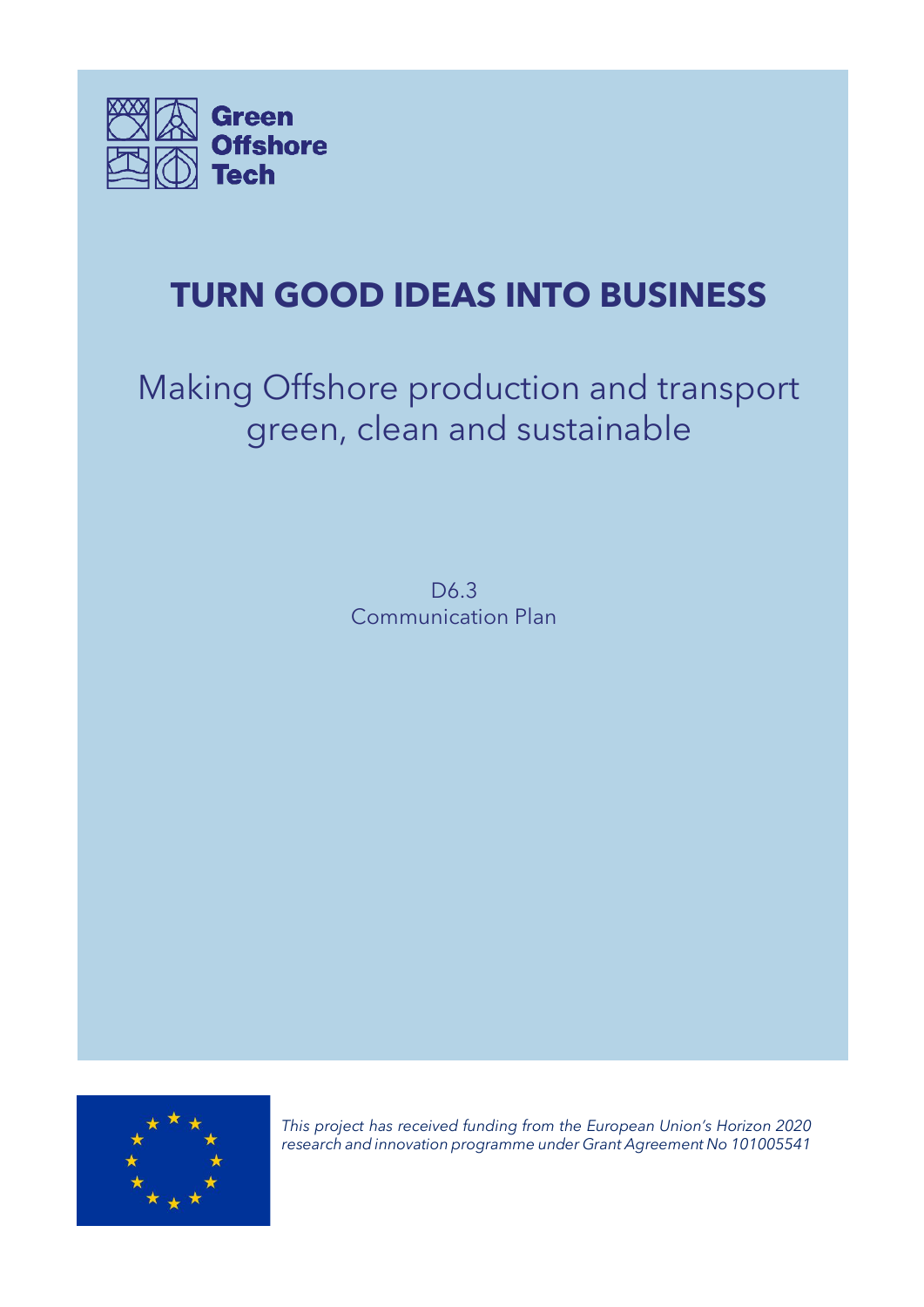

| <b>Project Acronym</b>    | <b>GreenOffshoreTech</b>                                                                                                                                                          |  |  |  |
|---------------------------|-----------------------------------------------------------------------------------------------------------------------------------------------------------------------------------|--|--|--|
| <b>Project title</b>      | Cross-border and Cross-sectoral collaboration to support SMEs<br>and the development of innovative products, processes or services<br>for Green Offshore Production and Transport |  |  |  |
| <b>Project start date</b> | 1 September 2021                                                                                                                                                                  |  |  |  |
| <b>Project duration</b>   | 36 months                                                                                                                                                                         |  |  |  |

| <b>Deliverable</b>          | <b>D6.3 Communication Plan</b> |  |  |  |
|-----------------------------|--------------------------------|--|--|--|
| <b>Work package</b>         | WP <sub>6</sub>                |  |  |  |
| <b>Lead partner</b>         | FORUM OCEANO (FOC)             |  |  |  |
| <b>Lead responsible</b>     | Carla Domingues                |  |  |  |
| Due delivery date           | 31/12/2021                     |  |  |  |
| <b>Actual delivery date</b> | 14/01/2022                     |  |  |  |
| <b>Dissemination level</b>  | Public                         |  |  |  |
| <b>Version no.</b>          | Version 1.0, FINAL, 14/01/2022 |  |  |  |

#### **Revision history**

| <b>Version</b> | <b>Version date Comments</b> |                                                           |  |  |  |  |
|----------------|------------------------------|-----------------------------------------------------------|--|--|--|--|
| 0.1            | $23/12/2021$ First draft.    |                                                           |  |  |  |  |
| 0.2            | 13/01/2022                   | Updated after feedback received from Reviewer 1 (UL, SCA) |  |  |  |  |
| 1.0            | 14/01/2022                   | FINAL version. Submitted to EC.                           |  |  |  |  |

#### **Quality control**

| <b>Version</b><br>reviewed | Date of<br>review | <b>Review result - Approved or Request for changes</b> |  |  |
|----------------------------|-------------------|--------------------------------------------------------|--|--|
| 0.1                        | 05/01/2022        | Reviewer 1 (UL, SCA): Request for changes.             |  |  |
| 0.2                        | 13/01/2022        | Reviewer 2 (TA, MNU): APPROVED                         |  |  |
| 0.2                        | 14/01/2022        | Reviewer 1 (UL, SCA): APPROVED                         |  |  |
| 1.0                        | 14/01/2022        | Final check for submission to EC (TA, MNU): APPROVED   |  |  |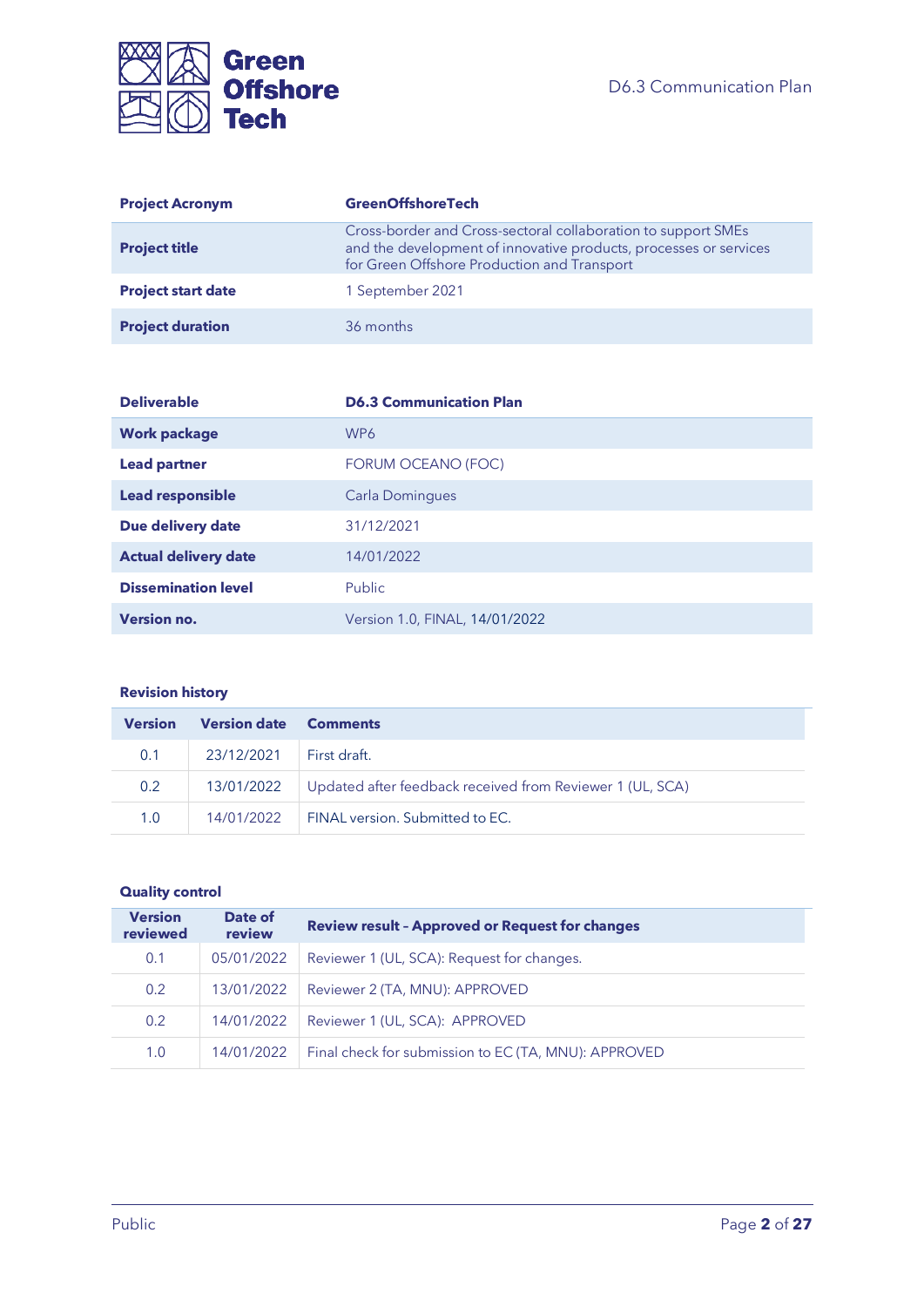

## <span id="page-2-0"></span>**Disclaimer**

The content of this deliverable reflects only the author's view and that the Agency and the Commission are not responsible for any use that may be made of the information it contains.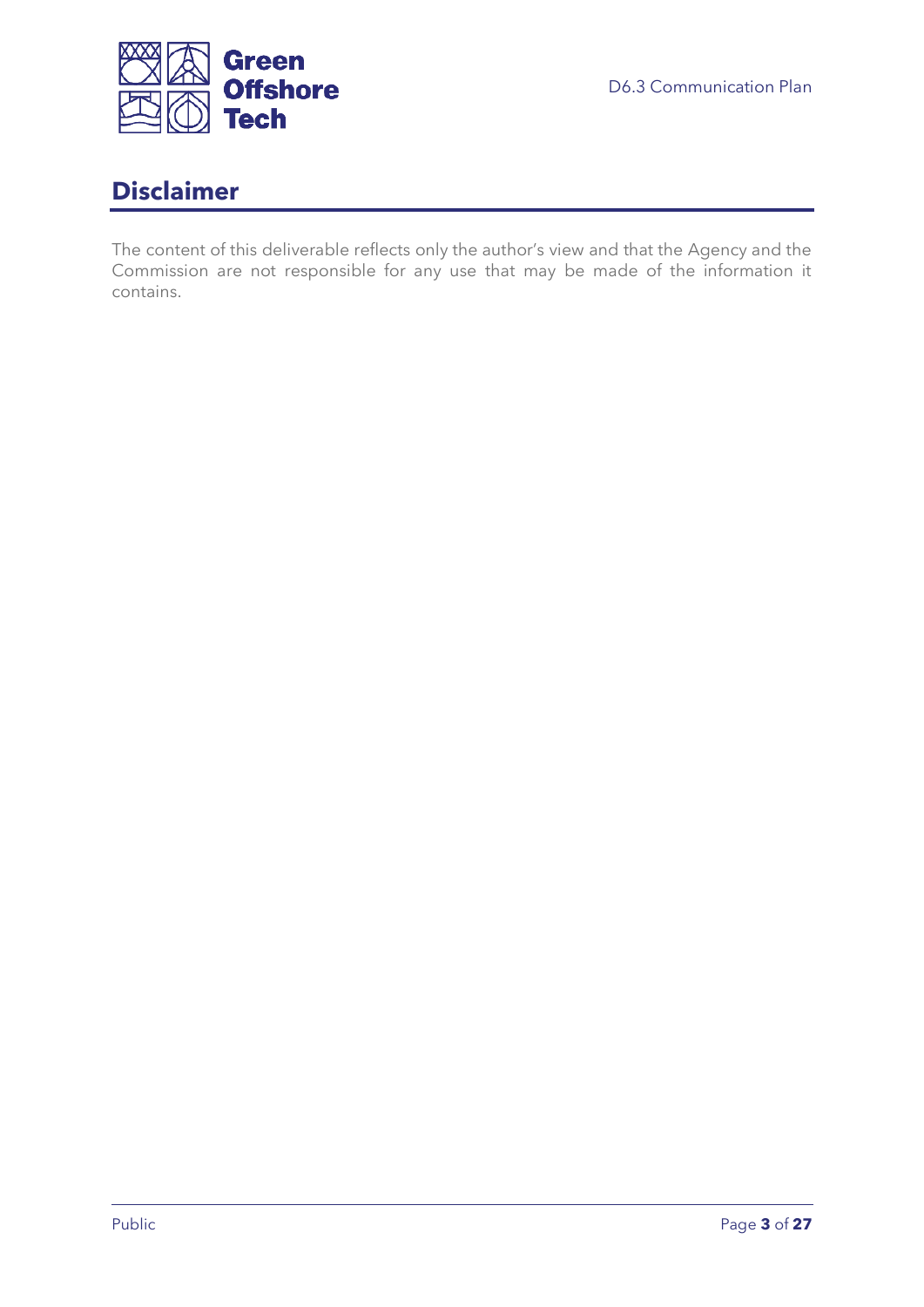

# **Table of contents**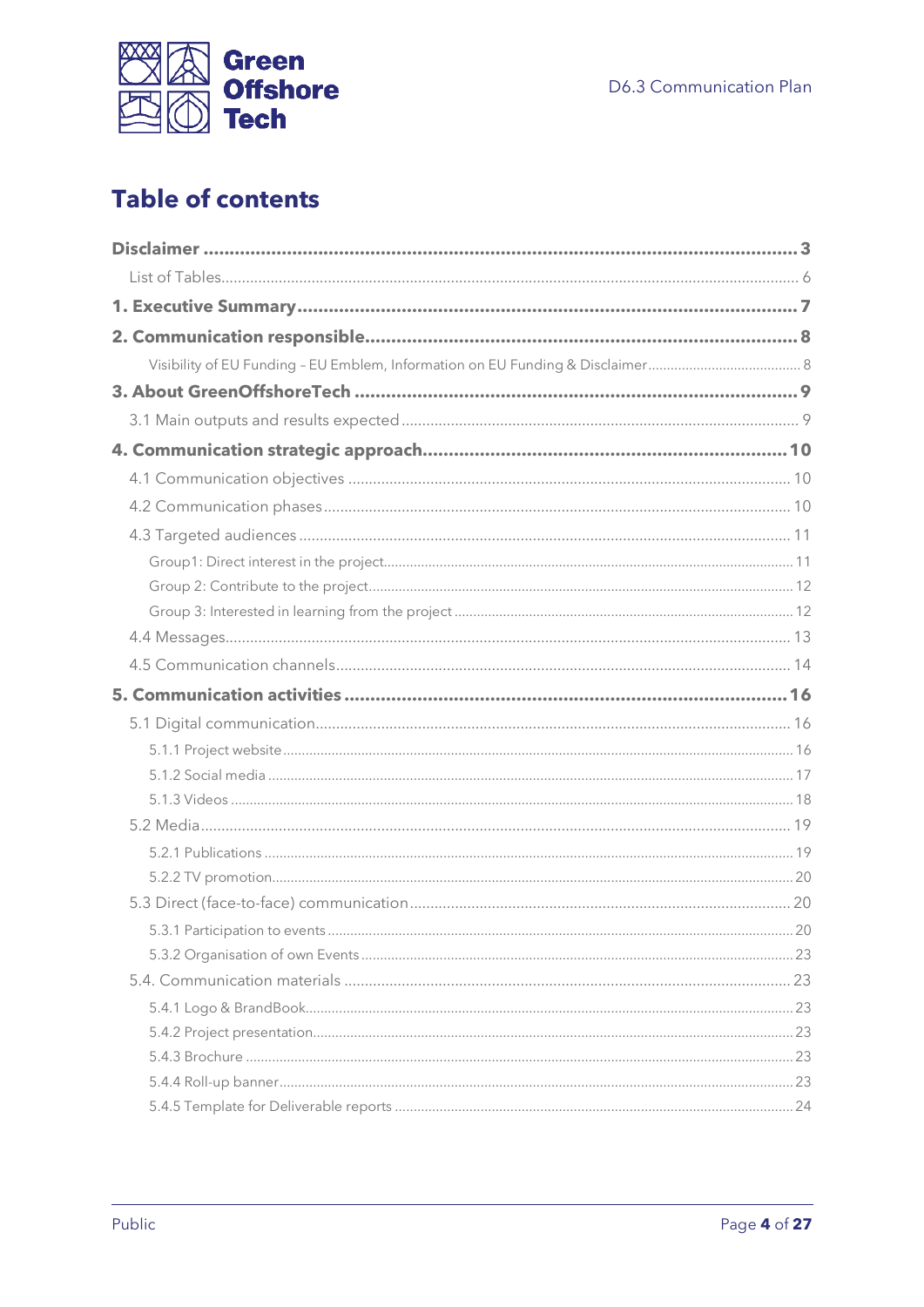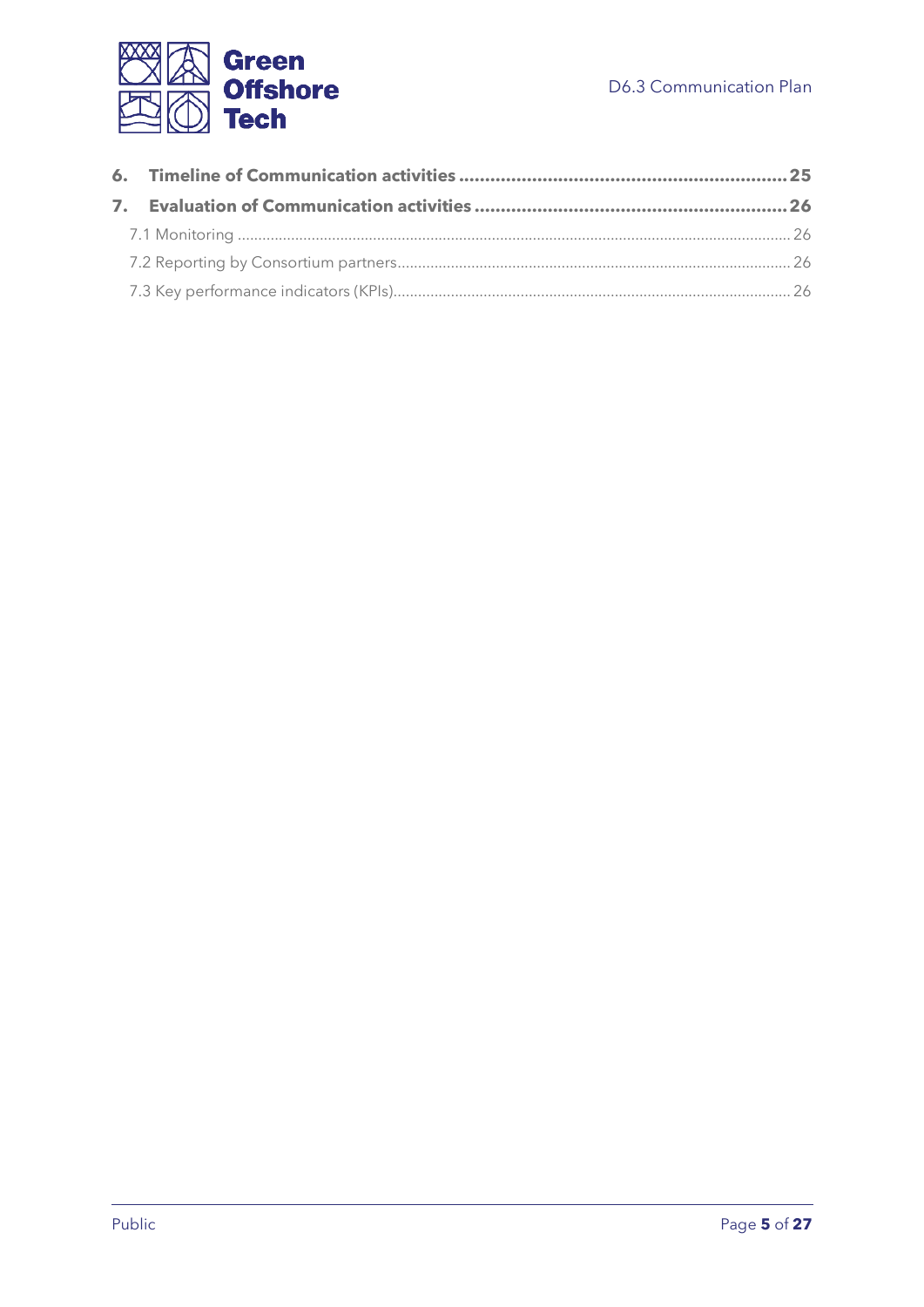

# <span id="page-5-0"></span>**List of Tables**

| Table 4. GreenOffshoreTech's timeline for communication & dissemination activities. 25 |  |
|----------------------------------------------------------------------------------------|--|
|                                                                                        |  |
|                                                                                        |  |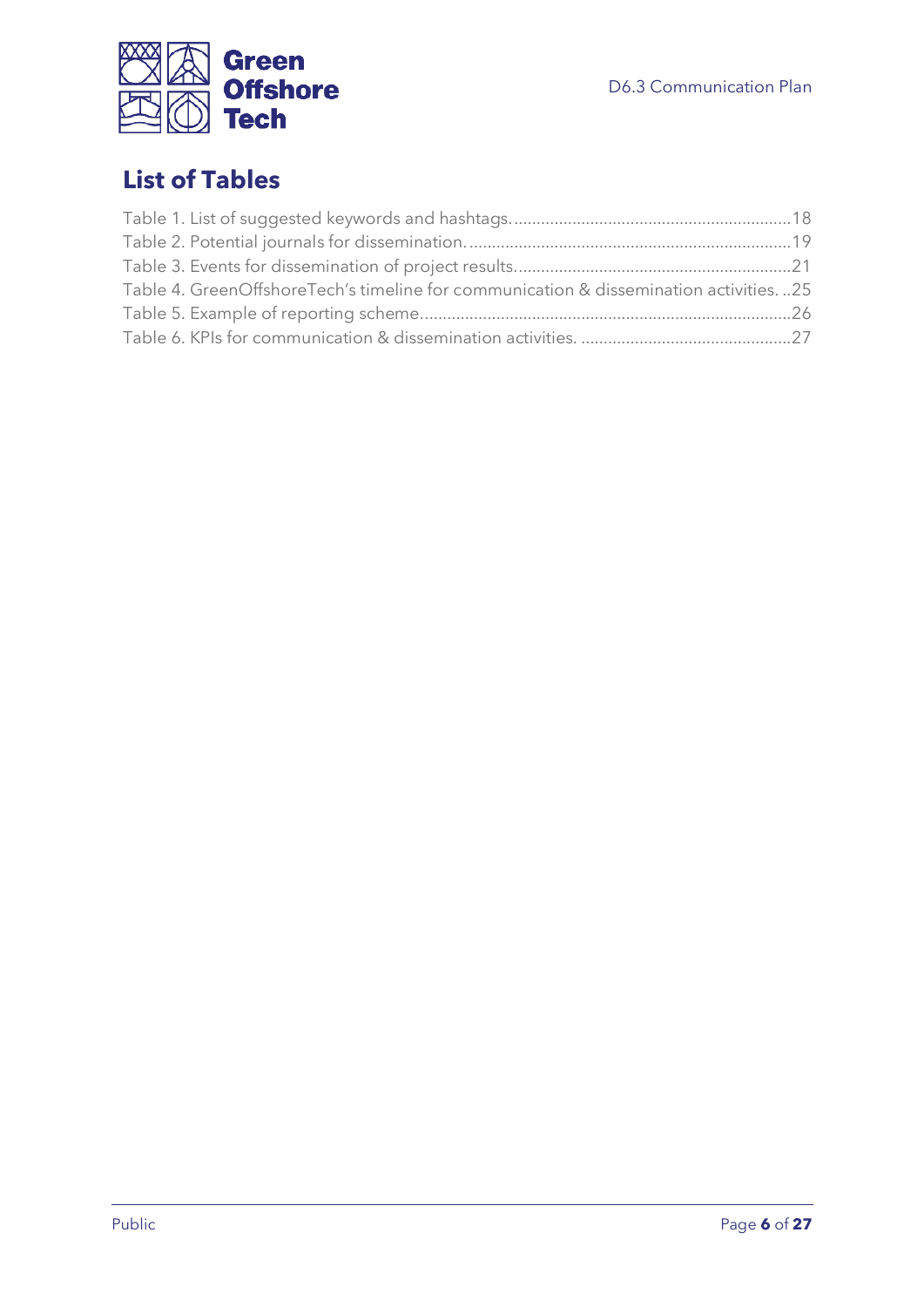

# <span id="page-6-0"></span>**1. Executive Summary**

This document is deliverable **D6.3 Communication Plan** of the GreenOffshoreTech project. It provides a draft of planned communication activities, channels, messages, target audience, publications and guidelines.

Communication is a strategic tool for the project to raise awareness about the relevance of its activities and results and demonstrate the impact on the economy and regions involved. It is also part of the obligations of an approved project to ensure transparency and visibility of its activities and results.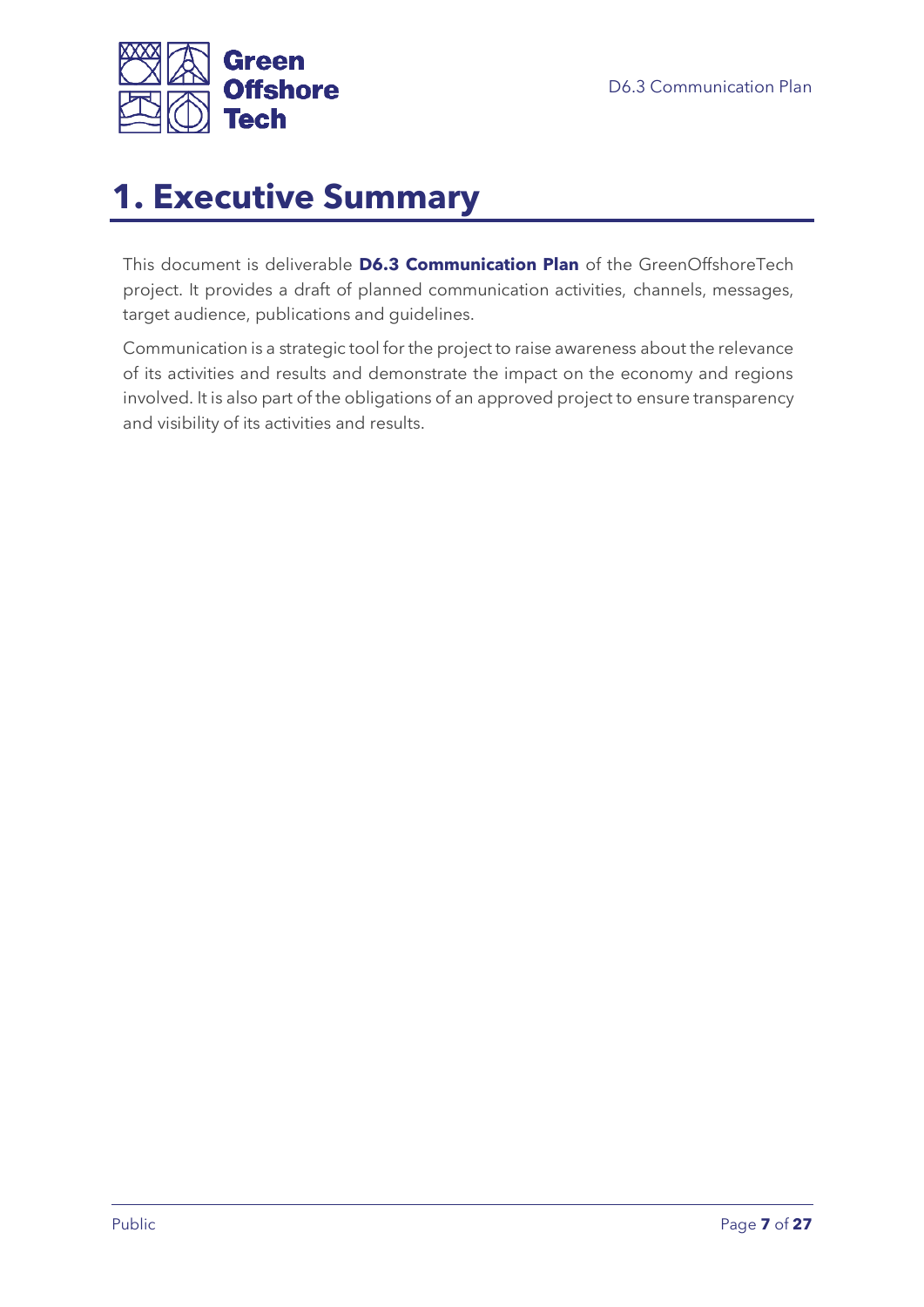

# <span id="page-7-0"></span>**2. Communication responsible**

The communication plan aims to support the partners in the promotion and dissemination of the implementation of the project activities and main achievements. The communication plan is useful to achieve the project main goals, disseminate results and inform audiences about the achievements, success and benefits through the project lifetime.

Fórum Oceano has appointed a **GreenOffshoreTech's Communication & Dissemination Manager** (CDM) that will be responsible for coordinating all communication and dissemination activities within the project, both internally and externally. However, all partners will be part of the communications team and are required to contribute to the creation of content, and activity dissemination through their own communication channels and network of contacts (online and offline). They will be responsible for raising project awareness at a local and regional level, using and adhering to project guidance provided by the communications coordinator.

The clusters and SMEs will approach relevant industry-sectors, while the academic and research partner will focus on disseminating the project results towards research institutes and universities across the enlarged Europe.

### <span id="page-7-1"></span>**Visibility of EU Funding – EU Emblem, Information on EU Funding & Disclaimer**

The EU emblem in combination with a statement, mentioning the EU support must be displayed in all communication materials (printed or digital, e.g., publications, newsletters, flyers, studies, manuals, presentations, promotional material, videos...), must be placed in a visible position and it can never be smaller than any other logo included in the same material.

Include the following text for communication activities:

"This project has received funding from the European Union's Horizon 2020 research and innovation programme under grant agreement No 101005541".

Any notice or publication relating to the project made in any form and by any means, including the Internet, must state: "This reflects only the author's view and that the Agency and the Commission are not responsible for any use that may be made of the information it contains."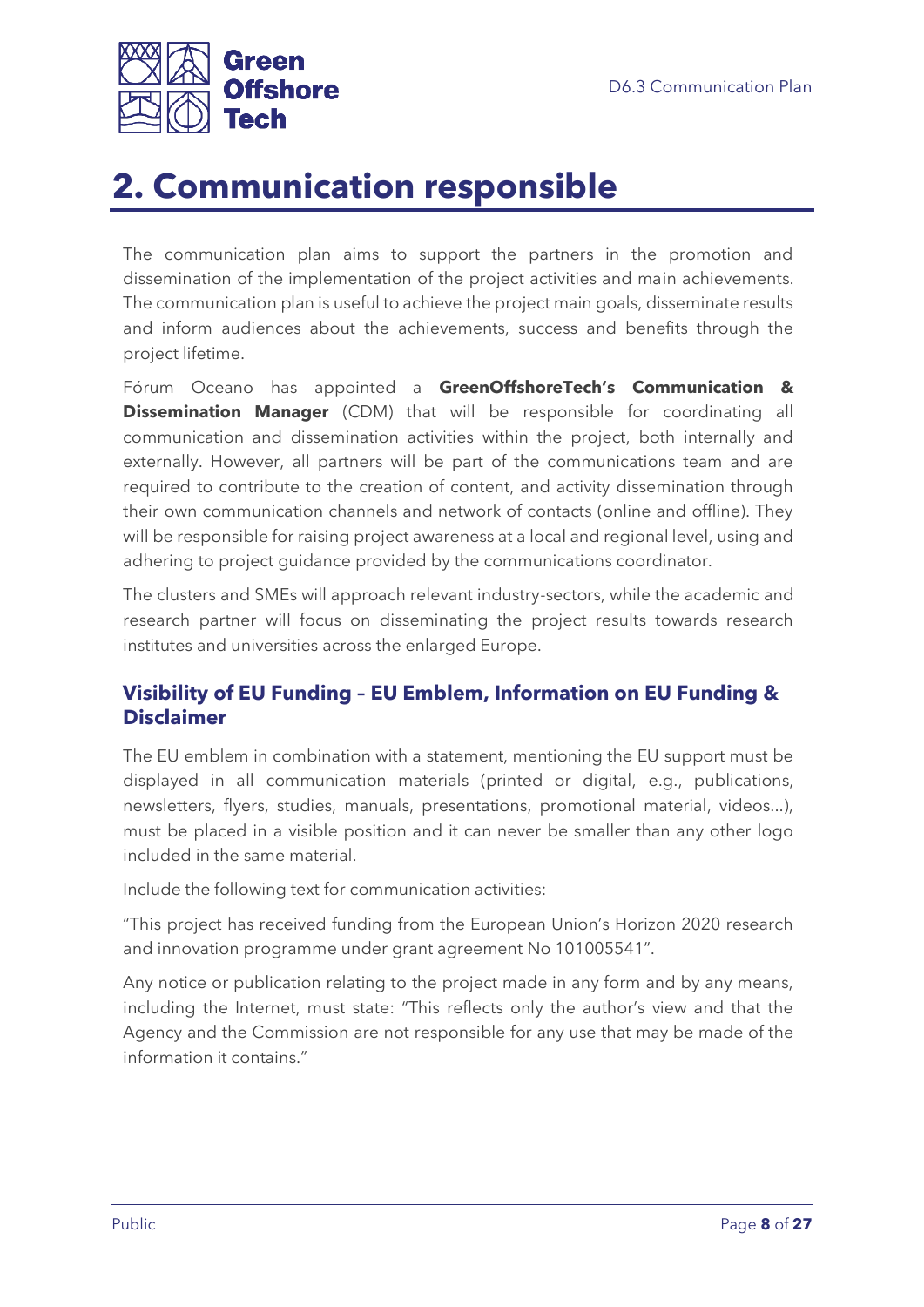

# <span id="page-8-0"></span>**3. About GreenOffshoreTech**

GreenOffshoreTech is a three-year project funded from the European Union's Horizon 2020 research and innovation programme and involves 12 partners: nine Europe's leading clusters and SME intermediaries, one RTD and two SMEs as inter-cluster experts to support the project implementation, from 7 countries and 15 regions across Europe (Norway, Portugal, Latvia, Poland, Iceland, the United Kingdom, Germany).

The project aims at leveraging innovation in Small and Medium-sized Enterprises (SMEs) and fostering the development of the emerging Blue Economy industries, leasing to new cross-sectorial and cross-border value chains based on common challenges and the deployment of key enabling technologies (KET).

GreenOffshoreTech will facilitate the creation of new products, processes or services with the ambition to turn good ideas into business, making offshore production and transport green, clean and sustainable.

## <span id="page-8-1"></span>**3.1 Main outputs and results expected**

GreenOffshoreTech's consortium will provide a structured framework to implement this innovation action and undertake dedicated activities to support innovation to SMEs directly:

1) Direct financial support to at least 100 SMEs and 100 SMEs driven innovation SMEs through a competitive Call of Proposal for innovation projects in relevant topics.

2) A range tailored Business Support Services to the winner SMEs.

3) An open space to support SMEs, enabling future collaborations of clusters and SMEs across sectors, regions and countries during and beyond the project.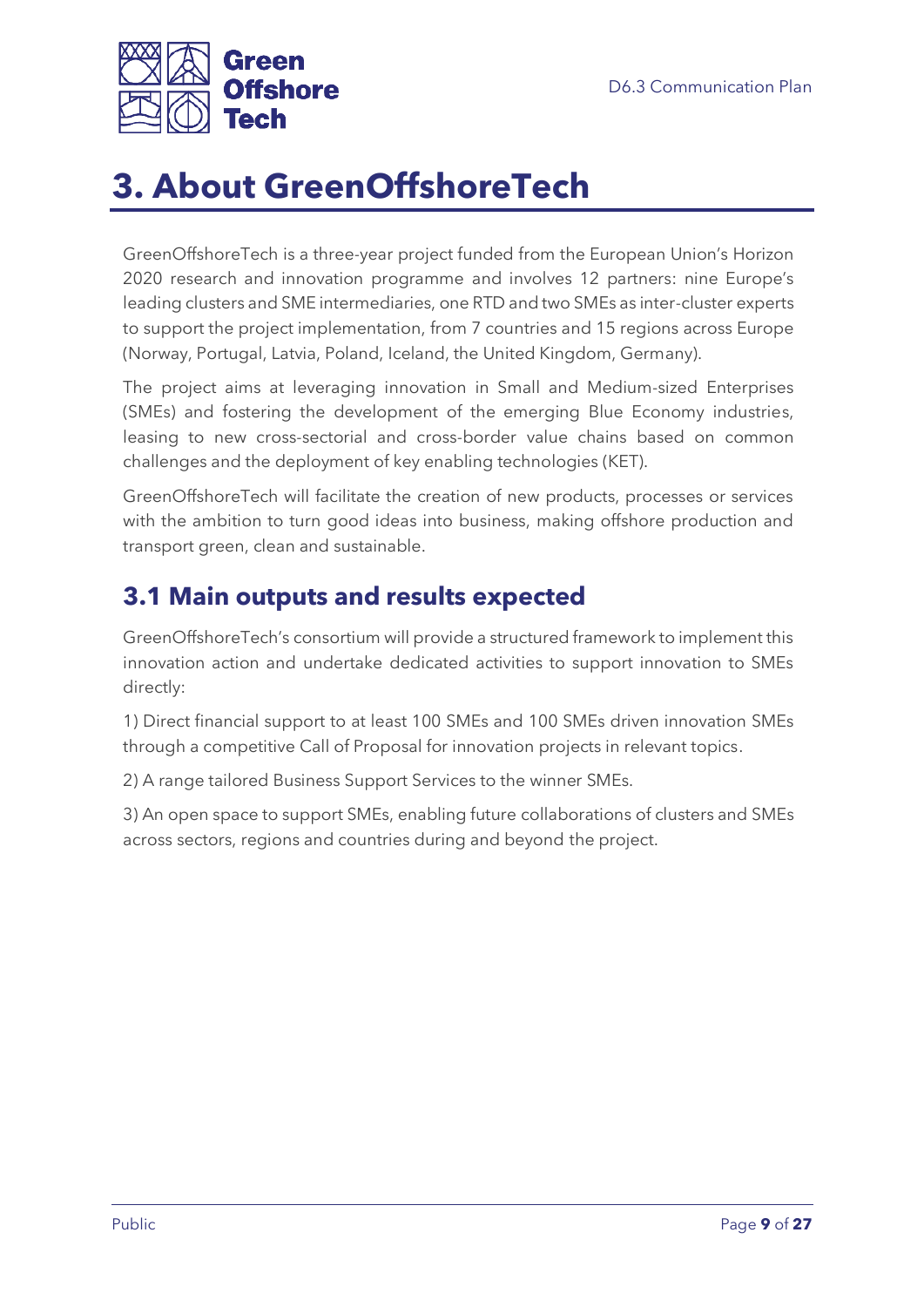

# <span id="page-9-0"></span>**4. Communication strategic approach**

## <span id="page-9-1"></span>**4.1 Communication objectives**

- To inform and raise awareness about the project: its purpose, partnership involved, activities and results.
- To raise awareness about the project benefits to the target groups.
- To promote and motivate the engagement of the stakeholders, especially innovative SMEs to participate in GreenOffshoreTech's Call for Proposal.
- To send updated news about project progress, activities and accomplishments to the stakeholders.
- Dissemination of the project expected results and achievements in line with the capitalisation process.

## <span id="page-9-2"></span>**4.2 Communication phases**

Three phases are planned to achieve the overall and specific objectives mentioned above:

**Phase I (M01-M06): Initial awareness**, creating initial awareness in markets and define most relevant stakeholders. The GreenOffshoreTech project and its innovation will be promoted as wide as possible.

At this stage, the project's branding is developed, and a website and social media presence launched to create recognition among stakeholders; a first set of communication materials (e.g., PowerPoint presentation, brochure, templates for Deliverable reports) is being produced.

**Phase II (M07-M12): Targeted awareness**, informing targeted stakeholders and targeted SMEs about the huge business opportunities for SMEs enabled by the GreenOffshoreTech project.

At this stage, the first GreenOffshoreTech Call for Proposal will be announced, and targeted SMEs will be addressed to send in SMEs Innovation project proposals. Here, targeted stakeholders and SMEs will be informed about the business support services for SMEs and will be engaged to send in SMEs Innovation Project proposals.

**Phase III (M13-M36): Strategic phase**, maximizing target industry awareness in order to attract more potential SMEs to participate in the GreenOffshoreTech Call for Proposals and to attract potential investors and other stakeholders within the Large-Scale Demonstrator to leverage additional finance.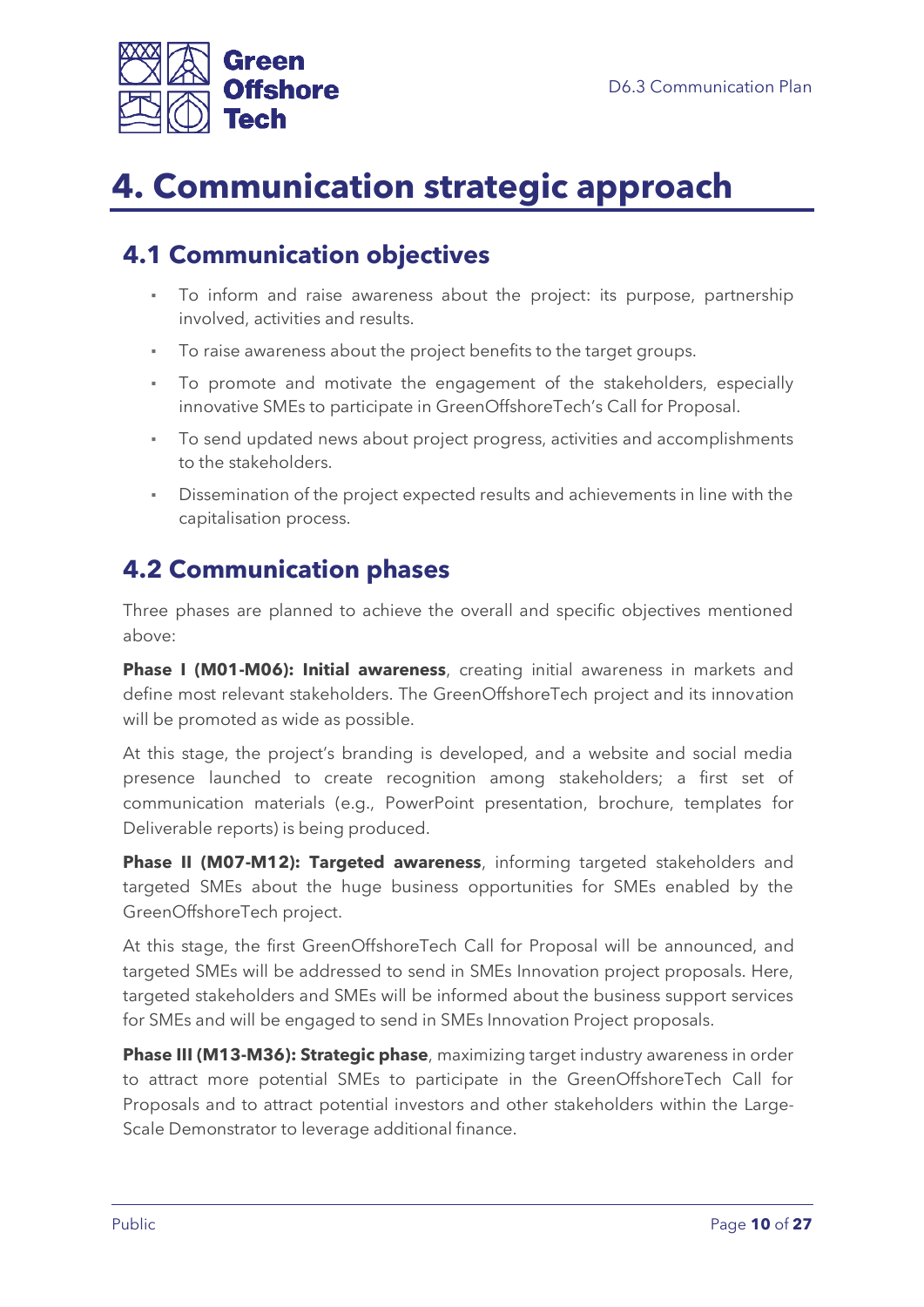

At this stage, the first winner SMEs will start their SME-driven Innovation Projects and the next cut-off deadline of the Call for Proposals will be prepared and announced. A broad communication campaigns will start with press releases, social media communication, and videos of the first winner SMEs and first success stories. The GreenOffshoreTech results will be presented at international trade fairs, exhibitions or conferences to attract targeted stakeholders on regional, national and international level.

## <span id="page-10-0"></span>**4.3 Targeted audiences**

One of the goals of the GreenOffshoreTech consortium is to reach various stakeholders, summarized below and gathered into following three major groups:

### <span id="page-10-1"></span>**Group1: Direct interest in the project**

These are stakeholders outside the consortium that may benefit directly from GreenOffshoreTech project's activities. This group needs a deeper understanding of the project objectives and expected results Stakeholders:

- Innovative **SMEs** from the **technology sectors** using one or more of our key enabling technologies which have the potential to develop sustainable products, processes, or services for our four offshore sectors.
- **SMEs** or **Corporates** from the **offshore industry** sectors that are interested to test or purchase SMEs innovation.
- **Supply chain** and **distribution partners** (SMEs or large enterprise) interested to cooperate with innovative SME to build initial supply chain for market launch.

#### **Technology sectors**

The technology sectors (key enabling technologies) to be addressed are:

- 1) Advanced materials
- 2) Advanced manufacturing
- 3) Industry 4.0
- 4) Environmental technologies

#### **Offshore industry sectors**

The offshore industry sectors to be addressed are:

- 1) Wind energy
- 2) Aquaculture
- 3) Oil & gas
- 4) Waterborne transport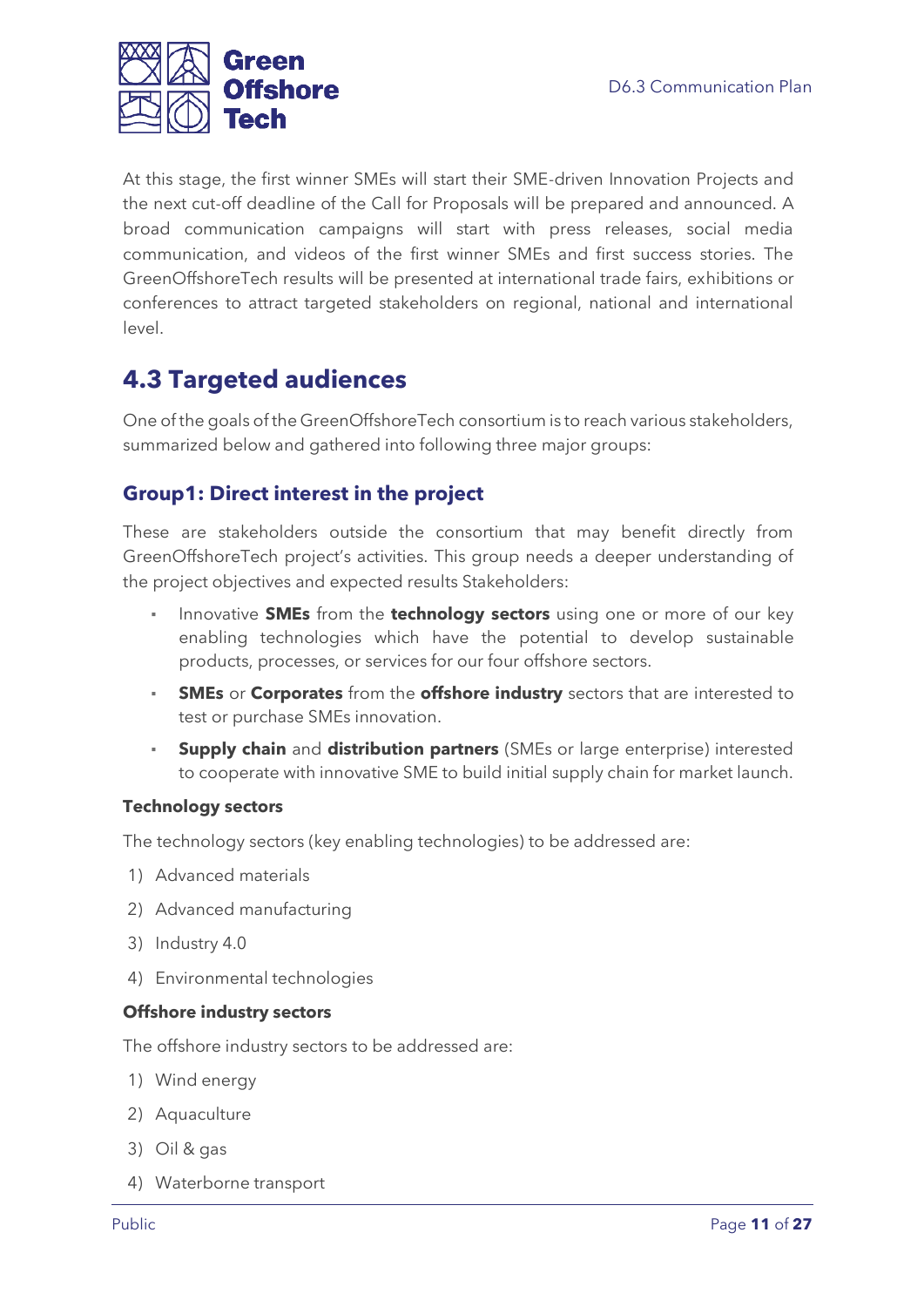

### <span id="page-11-0"></span>**Group 2: Contribute to the project**

These are stakeholders outside the consortium that can accelerate the SME-driven innovation projects and SME growth.

- **Other Research and Technology Organisations** (RTOs, R&D institutes, Universities) needed to test or scale-up SMEs innovation.
- **Investors** (private or public, venture capital, business angels) interested to invest in SMEs.
- **Public** and **Regional Authorities** and agencies interested to contribute with leverage of public funding and investment capital, with a particular focus in the 15 participant regions.
- **Other Innovation support services** providers to complement Consortium's profile.
- **Other thematic networks** and **initiatives** to support synergies and symbiosis.

### <span id="page-11-1"></span>**Group 3: Interested in learning from the project**

These are stakeholders outside and inside the consortium that want to learn from the project results in terms of adoption of the 'methodologies and strategies' for innovation support to SMEs as offered in this project and as an example of 'best practice'. This group need to get the knowledge and understanding of GreenOfshoreTech's methodologies and strategies in order to achieve a real change.

- **Partners** of the consortium.
- **Other clusters**, related associations and the European Cluster Collaboration Platform (ECCP) community interested to adopt GreenOffshoreTech's 'methodologies and strategies'.
- Policy Makers needed to 'influence' and 'bring about a change' in terms of more financial support for regional development and SMEs and more smart specialisation strategies (RIS3).
- **General public** to make EU funding visible and learn how it helps solving environmental and social challenges.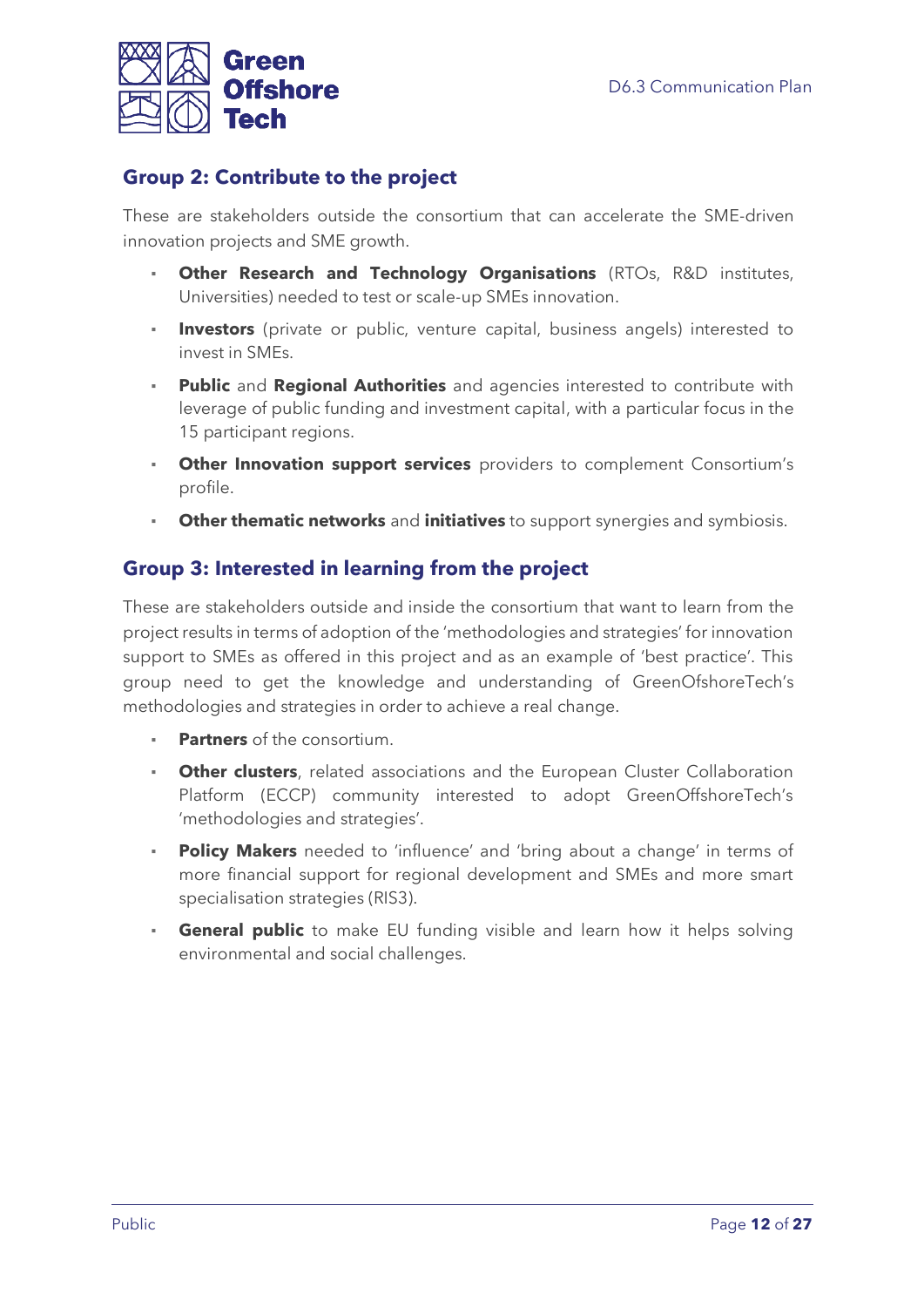

### <span id="page-12-0"></span>**4.4 Messages**

GreenOffshoreTech will take a structured approach to identify the most relevant stakeholders and target groups at each stage of the communication strategy, their motivations for pursuing project results, and identifying their favoured communication approaches. The communication strategy will target different audiences:

- **For innovative start-ups and SMEs** (from the technology sectors and from the offshore production sector), strategy is to create interest in the acceleration of innovative business ideas to market and business growth created by the project's network, collaboration activities and financial support;
- **For industrial stakeholders** (e.g., manufacturers, suppliers, sales & distribution, end users and third parties), strategy is aiming at highlighting GreenOffshoreTech's great business opportunities in the emerging blue growth economy;
- **For public authority**, strategy is aiming at highlighting GreenOffshoreTech's contribution to support regional development and to support the implementation of regional and national smart specialisation strategies for research and innovation (RIS3).
- **For investors**, strategy is aiming at highlighting GreenOffshoreTech's groundbreaking innovation outcomes and the enormous business opportunity in the emerging blue economy.

During the progress of the project, we can identify different messages to be communicated.

1) In the **first stage of the project** we should focus in sending general messages to make the project to be known, i.e.: "International Consortium of Clusters has been granted 5 million euro from the EU to support innovations in Small and Medium-sized Enterprises (SMEs)" or "Making Offshore Production and Transport green, clean and sustainable". In this first part, it's also important to send messages about project's ambition to become network of reference for the sectors addressed: "Supporting innovation and leveraging the development of new products, processes, or services for Green Offshore Production and Transport".

2) The **second stage of the communication** could focus on the promotion of the services that could be available through the consortium, i.e. "Providing 3 million euros in funding for innovative SMEs under a competitive Call for Proposals", "8 Business Support Services to support SMEs", "Building up an Open Space to support SMEs, enabling future collaborations".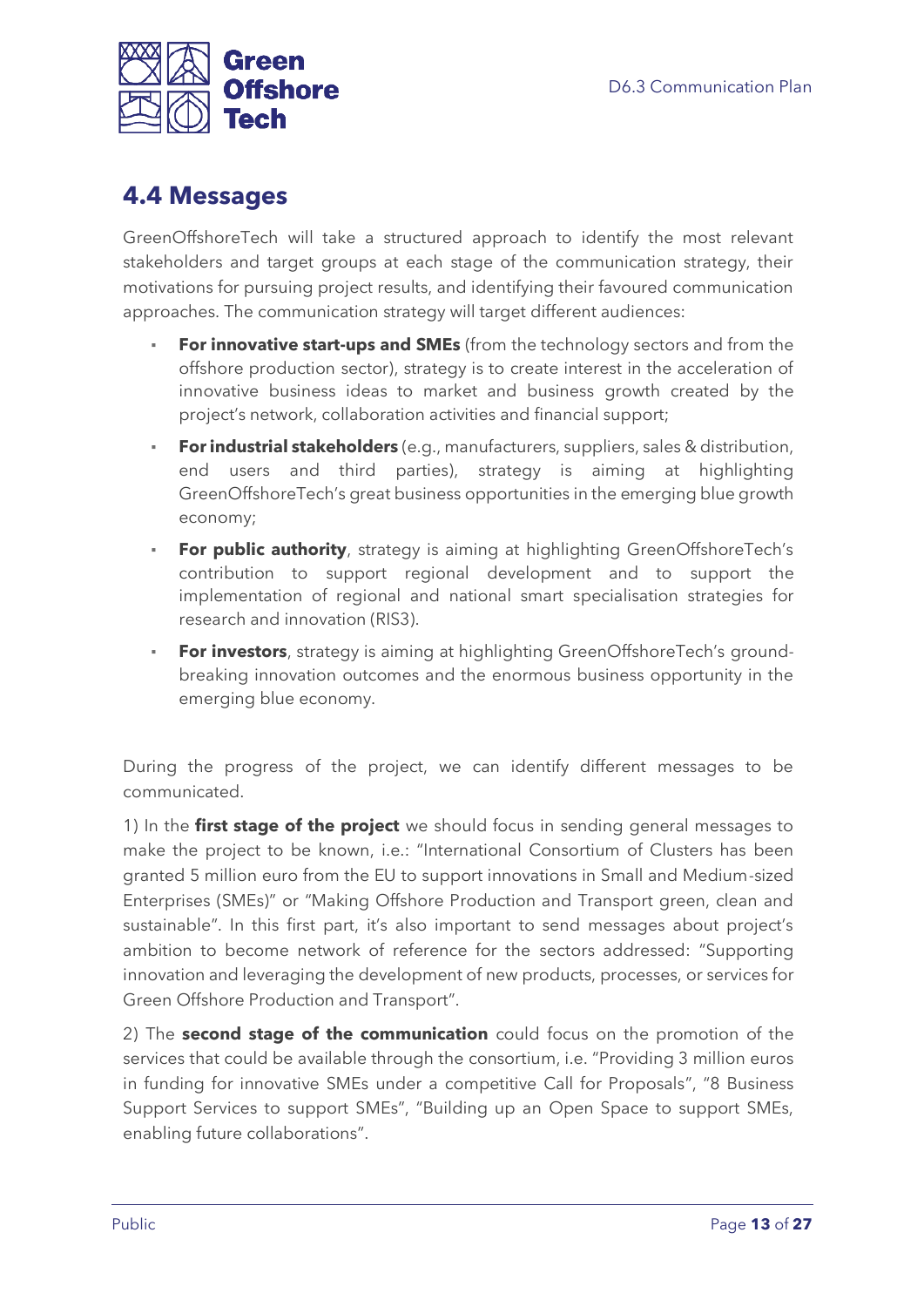

3) These messages should be followed, **during the demonstration stage**, by others that demonstrate the added value of the services and support provided based on empirical facts, i.e.: "The application of the service A in the offshore sector B is bringing the improvement C regarding sustainability, etc".

4) In the **last part of the project** the messages launched should capitalise the crosssectoral and cross-border approach of GreenOffshoreTech and support the technology transfer.

Important remarks:

- We will put the outputs and results of the project at the centre of the communication, is the key point that must be communicated. The rest of information, such as information about partners, is going to be secondary.
- It's very important the need of using bespoken messages adapted to the targeted audience. The messages must be adapted to the targeted audience and consider aspect such as language, audience background, etc. Each partner must identify these requirements in their respective regions and adapt the communications accordingly.
- Key messages will be supported by pictures, videos, infographics, statements or testimonies.

### <span id="page-13-0"></span>**4.5 Communication channels**

We have planned to use three communication channels:

**1. Digital communication**: establish a strong online presence (i.e. website, social media, etc), and other digital means of communication (e.g. possible webinars, mention in newsletters prepared by GreenOffshoreTech participants).

**2**. **Media**: reach out to press through press releases, interviews and articles.

**3. Direct (face-to-face) communication**: present GreenOffshoreTech at selected trade fairs/exhibitions, conferences and workshops; organize meetings to build up stakeholder list and to approach potential SMEs and other stakeholders such as investors or public authorities.

Additional communication channels:

- **ECCP**, European Cluster Collaboration Platform [https://www.clustercollaboration.eu](https://www.clustercollaboration.eu/)
- **EEN**, Enterprise Europe Network [https://een.ec.europa.eu](https://een.ec.europa.eu/)
- **NCPs**, EC's National Contact Points from the countries covered by the partnership
- **Regional representation offices** based in Brussels, especially for policy makers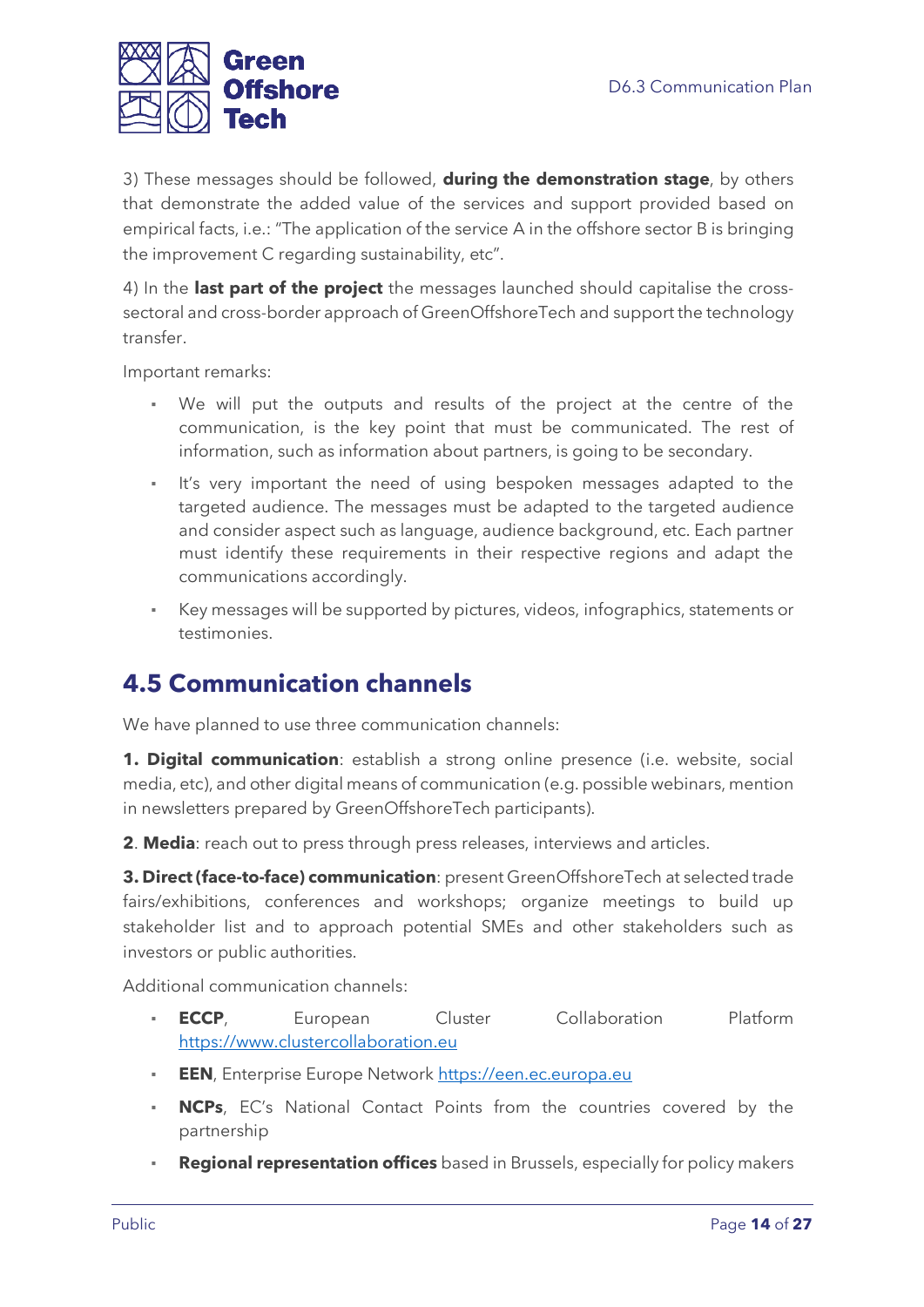

- **National Cluster Collaboration Platforms**,<https://www.clusterplattform.de/> (Germany)[, http://portugalclusters.pt/](http://portugalclusters.pt/) (Portugal)
- **Regional agencies** for Enterprise Development (in consortium: HIE, MNU)
- **BIC**, Business Innovation Centres
- **· SME associations** in relevant industry sectors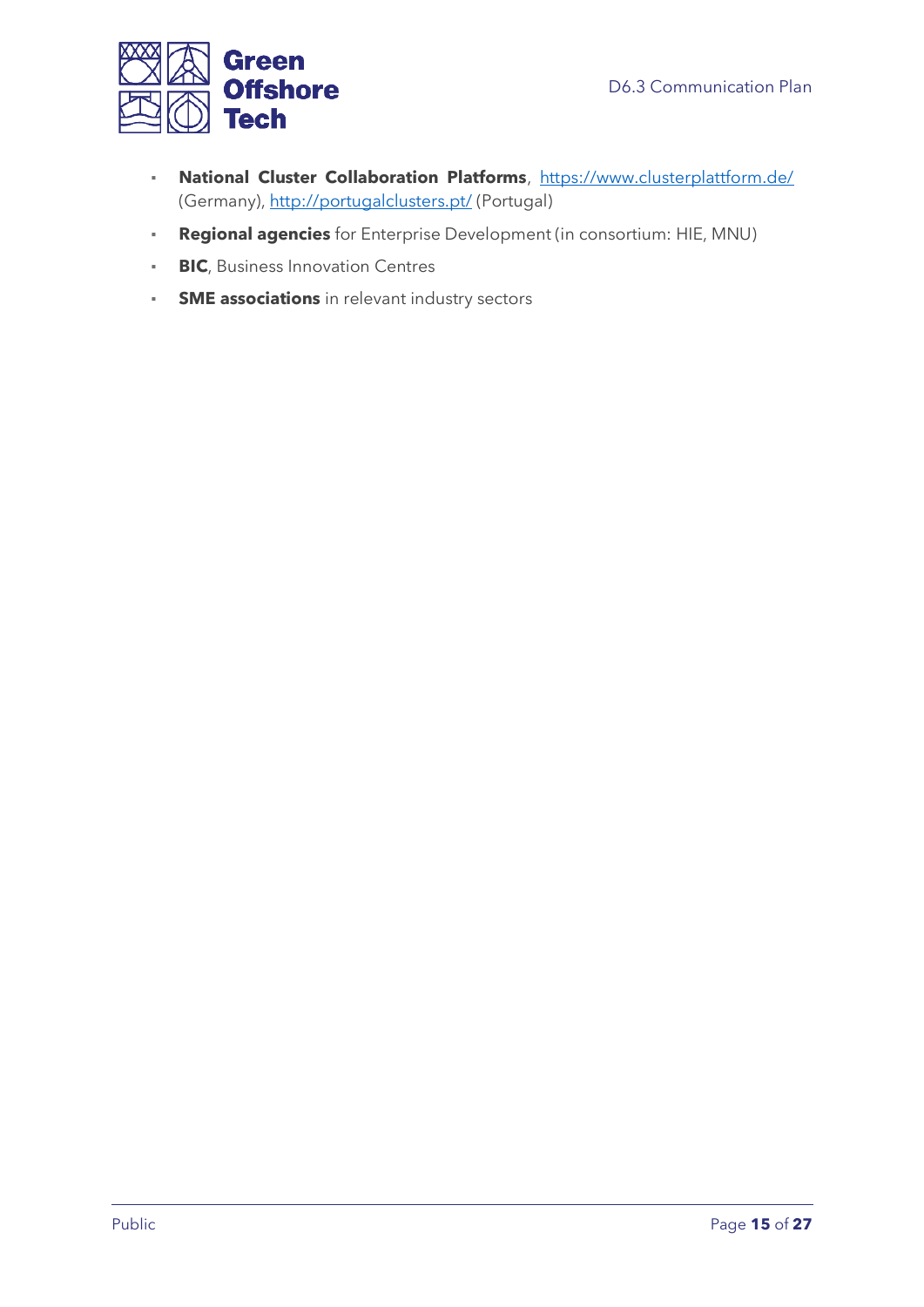

# <span id="page-15-0"></span>**5. Communication activities**

## <span id="page-15-1"></span>**5.1 Digital communication**

### <span id="page-15-2"></span>**5.1.1 Project website**

The Project website is the project's showcase for a broad audience to get information and updates about the GreenOffshoreTech project. It will be periodically updated with the latest news and public documents. All media, social networks and communication or dissemination activities will be linked on the Project website to promote the GreenOffshoreTech project, the Call for Proposals, the winner SMEs but also the GreenOffshoreTech Regions and Clusters.

The Project website consists of an easy-to-navigate structure and clear messages:

- HOME page, providing a basic overview of the project, with quick links to key information and contact page.
- ABOUT page, providing more details on the project, the vision, sectors and key enabling technologies to be addressed, objectives, project partners.
- CALL FOR PROPOSALS page, providing information about the Call for Proposals, upcoming Call for SMEs, Frequently Asked Questions (FAQ), planned Virtual Brokerage Event.
- SMEs WINNERS page, providing an overview of winner SMEs, supported projects and supported SMEs.
- NEWS page, providing information about latest news and activities of the project, events and other new items.
- **PRESS page, providing information about press releases done by the project** and press coverage.
- LIBRARY page, providing documents for downloading (public Deliverables, videos, logo of the project).

Project news should be updated, at least, once per month for Search Engine Optimisation (SEO) purposes. This can include articles on, for example, project events, meetings, study visits, partner news, local news or something else that can be related to the project topic.

Content should be developed using a simple language for everyone to understand, with the use of keywords throughout the header and body of text, where possible. Each news item must also include an image (please ensure the rights to any image).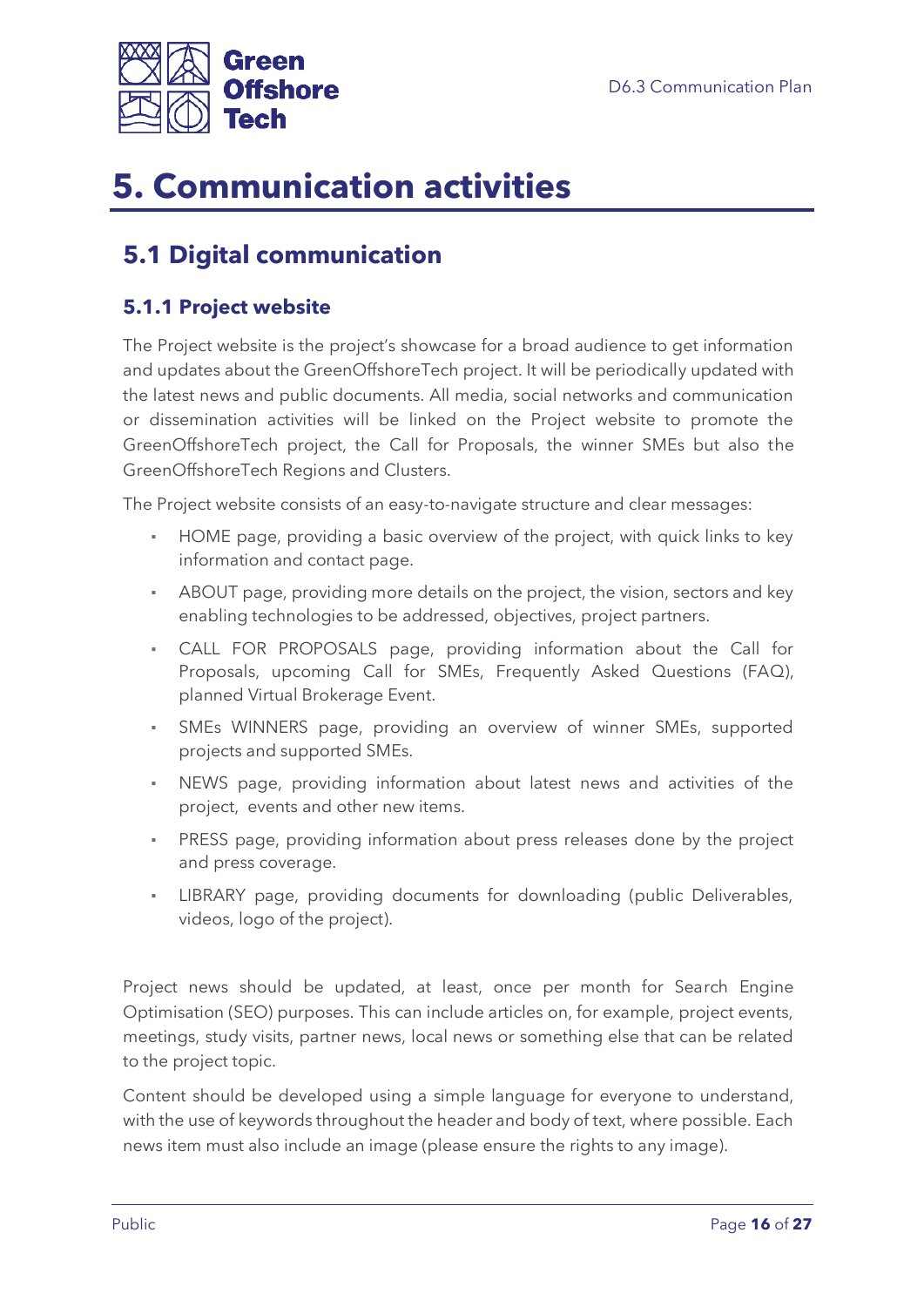

The Communication & Dissemination Manager at Fórum Oceano will be responsible for measuring Google Analytics through monthly reports, allowing evaluation on the impact of digital and social media on the project. Updates will be presented to partners during project meetings.

All the partners should contribute to the content creation, suggesting news and other relevant ideas and are required to publicize the project website by providing a link to it on their own website.

After project end, the website will be maitained for at least 1 year to promote the winner SMEs, their innovations and for future collaborations.

As detailed in deliverable **D6.1 Project Website & Social Media launch**, the official project website was created and launched in 2 December 2021 and can be found at the URL: [http://www.greenoffshoretech.com.](http://www.greenoffshoretech.com/)

### <span id="page-16-0"></span>**5.1.2 Social media**

Social media is an important part of modern communication with the market and with the public. A strong representation on relevant social media platforms will be established to share catching messages for rapid dissemination purpose. The aim will be to drive traffic towards the GreenOffshoreTech website and promote our activities.

Social Media will be used on two channels, LinkedIn (a common platform for professional use) and Twitter (used by many media and press to stay up to date).

As detailed in **D6.1 Project Website & Social Media launch**, two social media channels were created and launched on 29th October 2021:

- **Twitter** [\(https://twitter.com/GOT\\_H2020\)](https://twitter.com/GOT_H2020)
- **LinkedIn** [\(https://www.linkedin.com/company/greenoffshoretech\)](https://www.linkedin.com/company/greenoffshoretech)
- **YouTube** (Pending of setting up)

The Social Media content should be updated constantly, and it should contain keywords, tags and hashtags, as well. The type of the content should fit in each social network communication characteristics and targets.

All partners should contribute to the content creation and to raise awareness of the project presence in these social networks, liking, commenting and sharing content.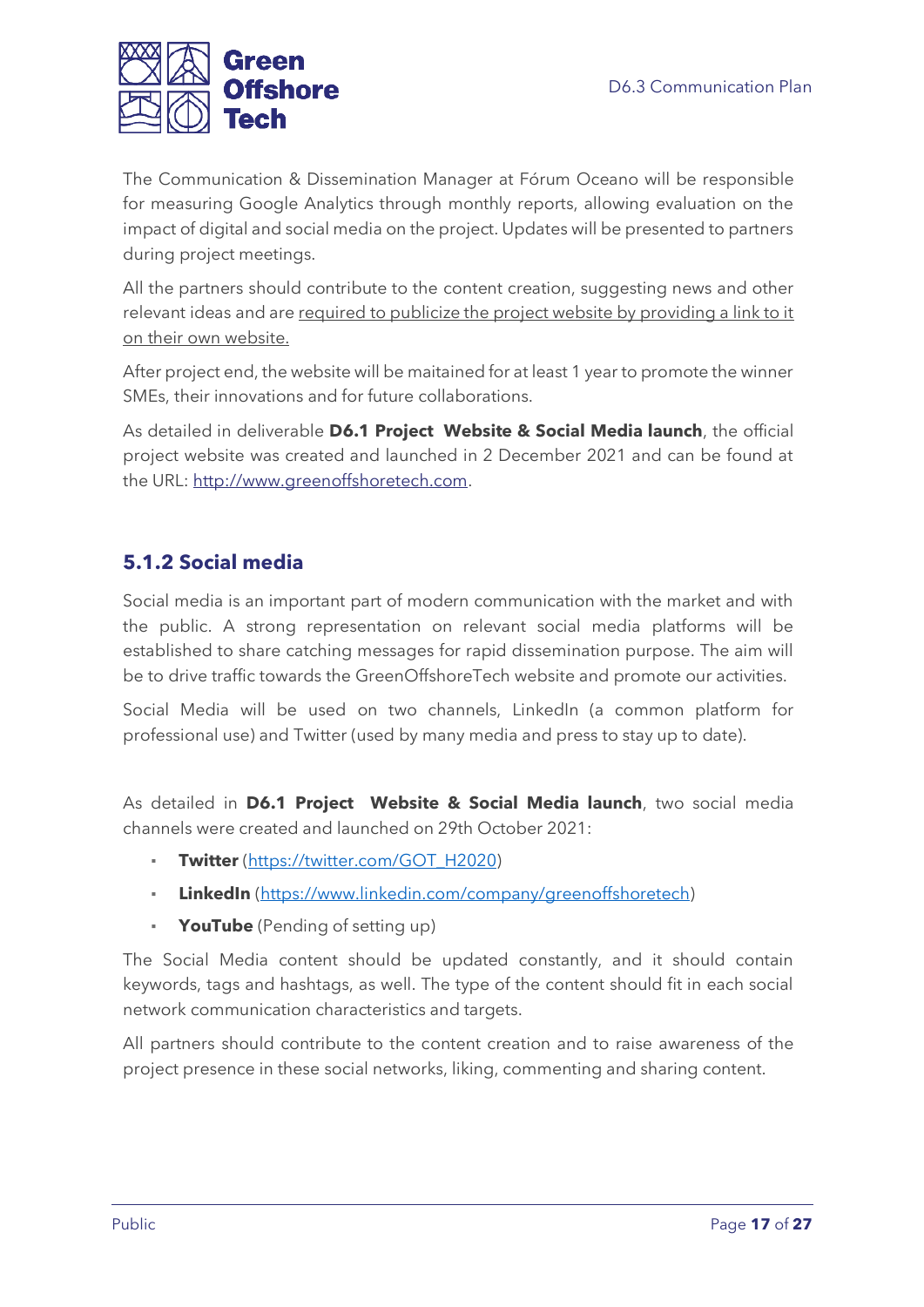

The hashtag **#GREENOFFSHORETECH** will be used across all social media platforms to promote the awareness about the project, the engagement and to enhance the visibility of the posts.

- Tag the **@GreenOffshoreTech** in social media posts. Useful keywords are listed in **Table 1.**
- <span id="page-17-1"></span>**The Consortum partners will share with Fórum Oceano content ideas for social** media posts.

| Keywords                  | <b>Hastags</b> |
|---------------------------|----------------|
| GreenOffshoreTech Project | #H2020         |
| Offshore                  | #maritime      |
| Key enabling technologies | #SMEs          |
| Innovation                | #ket           |
| Blue economy              | #innovation    |
| Offshore wind energy      | #blueeconomy   |
| Offshore Aquaculture      | #business      |
| Offshore oil&gas          | #engineering   |
| Waterborne transport      | #offshore      |
| Green                     | #FSG           |
| Clean                     | #financing     |
| Sustainable               | #decarbonise   |
| <b>Business</b>           |                |

#### *Table 1. List of suggested keywords and hashtags.*

### <span id="page-17-0"></span>**5.1.3 Videos**

Videos will be produced to promote the GreenOffshoreTech project and the planned Call for proposals for SME innovation projects. The promotions will be short of about 2- 3 minutes and a mix of explanations, animations, and interviews. We have planned one initial version for the first Call for proposals to attract potential SMEs, endusers/customers, investors, and other stakeholders and 2 more to include SME success stories.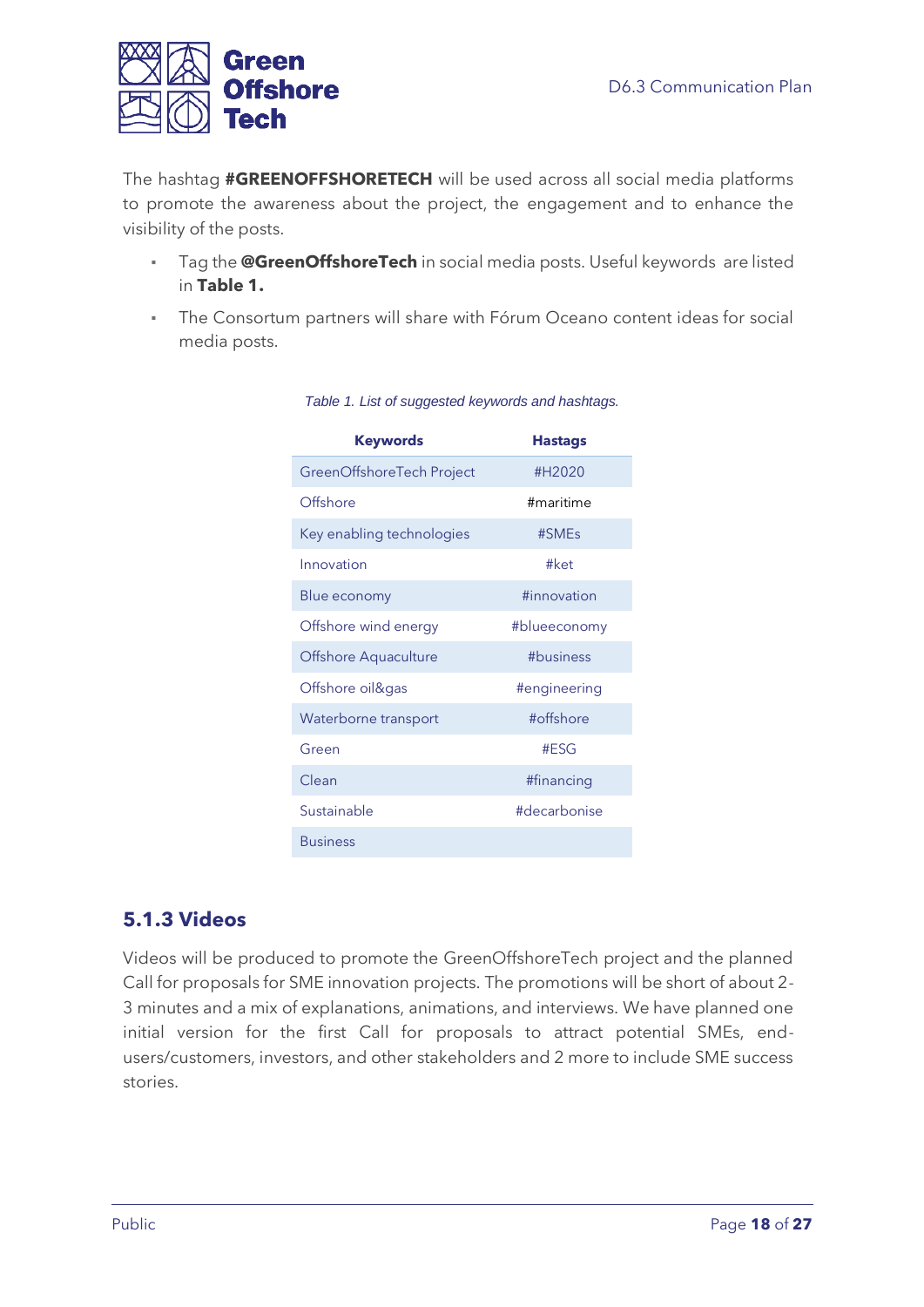

## <span id="page-18-0"></span>**5.2 Media**

### <span id="page-18-1"></span>**5.2.1 Publications**

To disseminate the project a set of publications is planned:

- **Press Release**, news and information about key activities and key achievements will be released to national and European media channels to achieve a great reach out. We have planned **at least six press releases (about 2 per year)**.
- Articles, the partners will publish the project's results first of all in non-scientific and non-peer reviewed journals to ensure that GreenOffshoreTech has a longlasting impact beyond project's end. They will mainly include Open Access journals and self-archiving to non-open access journals in order to comply with the Horizon 2020 guidelines on Open Access. We have planned at least nine articles (3 per year). **Table 2** outlines potential journals for dissemination in relevant offshore and technology sectors.
- **E-Newsletter**, the newsletter will highlight the main news and related activities about the project. All newsletters will be published on the GreenOffshoreTech's project website and distributed via project partners' network. We have planned the delivered of **at least six newsletters (about 2 per year)**.

<span id="page-18-2"></span>

| <b>Journals (non-peer-reviewed)</b>               | <b>Journals (peer-reviewed)</b>                          |  |  |  |
|---------------------------------------------------|----------------------------------------------------------|--|--|--|
| Agricultura e Mar (PT)                            | Clean Technologies and Environmental Policy,<br>Springer |  |  |  |
| Aquabuzz                                          | Journal of Environmental Management, Elsevier            |  |  |  |
| <b>Business Insider</b>                           | Mineral Economics, Springer                              |  |  |  |
| <b>Energy Voice</b><br>Waste Management, Elsevier |                                                          |  |  |  |
| DVZ - Deutsche Verkehrs-Zeitung (DE)              |                                                          |  |  |  |
| EID - Startseite - EID (eid-aktuell.de)           |                                                          |  |  |  |
| Erneuerbare Energien (DE)                         |                                                          |  |  |  |
| <b>Fish Farmer Magazine</b>                       |                                                          |  |  |  |
| Green Savers (PT)                                 |                                                          |  |  |  |
| HANSA (DE)                                        |                                                          |  |  |  |
| International Ocean Systems (IOS)                 |                                                          |  |  |  |
| Jornal da Economia do Mar (PT)                    |                                                          |  |  |  |
| Jornal de negócios (PT)                           |                                                          |  |  |  |
| Lloyd's List (maritime intelligence)              |                                                          |  |  |  |
| Marine news                                       |                                                          |  |  |  |

#### *Table 2. Potential journals for dissemination.*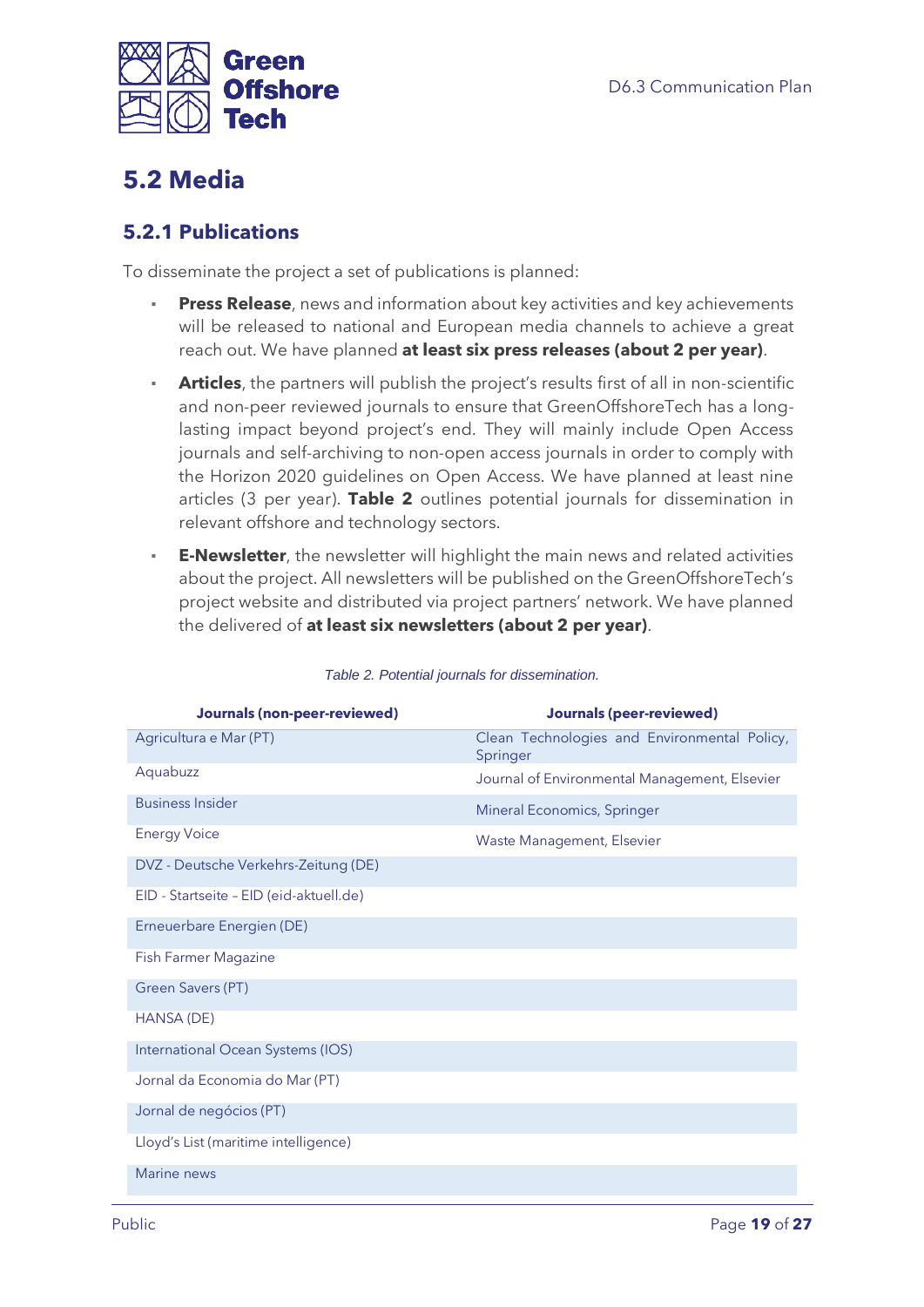

| <b>New Ships</b>                             |
|----------------------------------------------|
| Offshore WIND                                |
| Oil & Gas (oilgaspublisher.de)               |
| Renew.biz                                    |
| Revista de Marinha (PT, marine tech)         |
| <b>Salmon Business</b>                       |
| Schiff & Hafen (DE)                          |
| Ship & Offshore                              |
| Teknisk Ukeblad (NO, technical news)         |
| THB (DE)                                     |
| The Maritime Executive                       |
| TradeWinds (the global shipping news source) |

### <span id="page-19-0"></span>**5.2.2 TV promotion**

We have the ambition to get attention by broadcasters to make one TV interview during the last year of the project.

## <span id="page-19-1"></span>**5.3 Direct (face-to-face) communication**

### <span id="page-19-2"></span>**5.3.1 Participation to events**

The GreenOffshoreTech project, its results and success will be presented on selected events such as international conferences, exhibitions and trade fairs of the offshore industry and the emerging technology sectors. **Table 3** outlines the main targeted events at which the project is expected to be presented. The list includes mainly conferences for more exploitation-oriented communication activity, to be performed mainly by cluster partners to support their members (e.g., regional SMEs, large enterprises, RTOs). Also, these are events, where GreenOffshoreTech consortium member commonly exhibits with an own booth; some of these are also co-organised by the clusters. B2B matchmaking meetings can be organised in parallel to these events. Partners are encouraged to actively present the project in regional stakeholder meetings, info days, conferences, etc to engage and get the buy-in from the decision makers in order to ensure long-term effects. We have planned to present GreenOffshoreTech **at least at six international events**.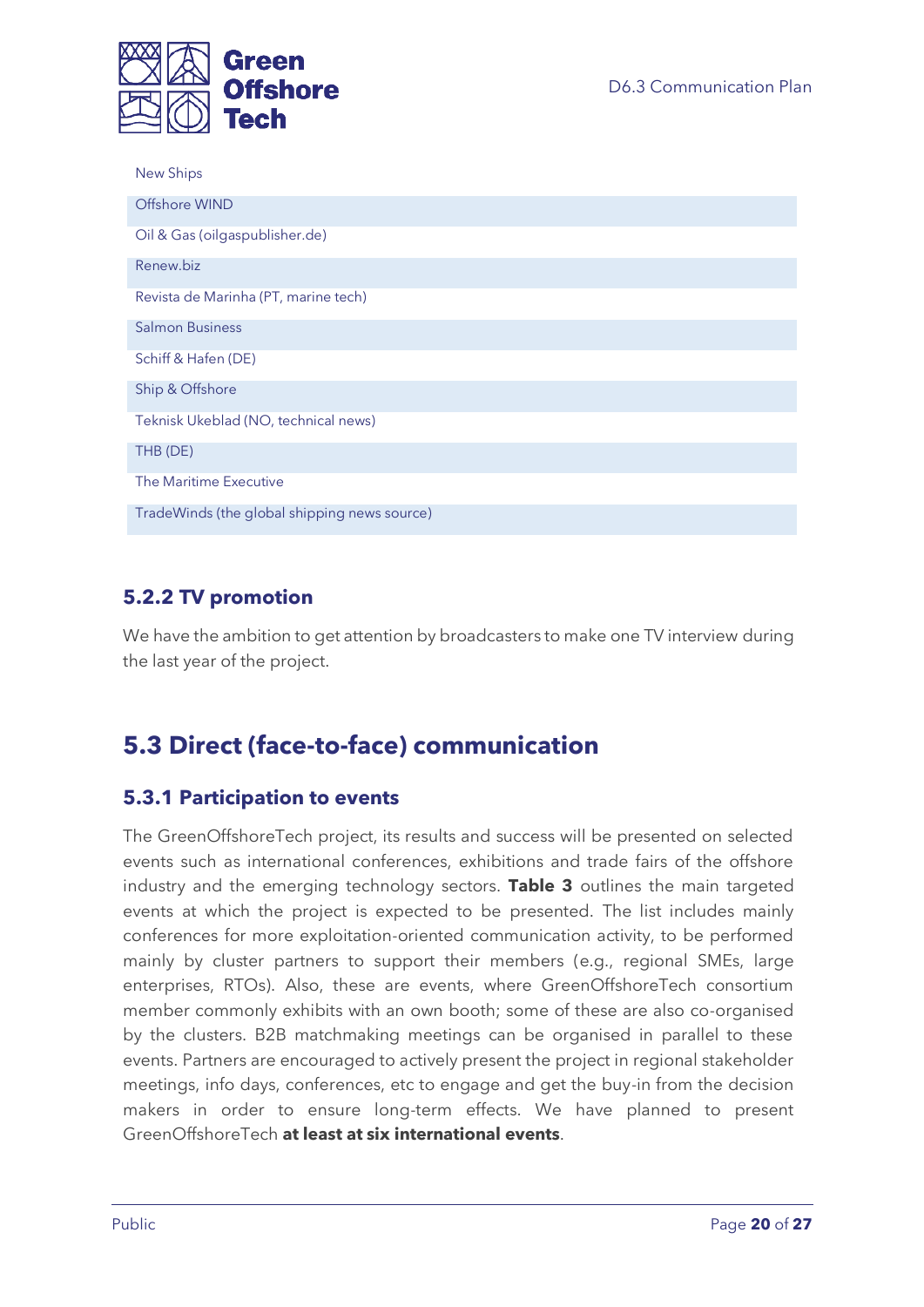

#### *Table 3. Events for dissemination of project results.*

<span id="page-20-0"></span>

| <b>Events name</b>                                                                       | <b>Location</b>      | <b>Type</b>                                                | <b>Website</b>                                                                                                                                                                                                                                                                                                                                                                                                                                                                                                                                                                                                                                        |
|------------------------------------------------------------------------------------------|----------------------|------------------------------------------------------------|-------------------------------------------------------------------------------------------------------------------------------------------------------------------------------------------------------------------------------------------------------------------------------------------------------------------------------------------------------------------------------------------------------------------------------------------------------------------------------------------------------------------------------------------------------------------------------------------------------------------------------------------------------|
| <b>European Maritime Day</b>                                                             | Europe<br>(rotative) | Conference,<br>Workshops, Exhibition<br>& B <sub>2</sub> B | https://ec.europa.eu/maritimeaffairs/<br>maritimeday/index en                                                                                                                                                                                                                                                                                                                                                                                                                                                                                                                                                                                         |
| Commission, the City of Ravenna and the Region of Emilia-Romagna.                        |                      |                                                            | The European Maritime Day (EMD) is the annual two-day event during which Europe's maritime community<br>meet to network, discuss and outline joint action on maritime affairs and sustainable blue economy. The<br>2022 edition of EMD will take place in Ravenna, Italy, on 19-20 May. It will be co-organised by the European                                                                                                                                                                                                                                                                                                                       |
| <b>World Ocean Summit</b>                                                                | Portugal             | Conference                                                 | https://events.economist.com/world-<br>ocean-summit/                                                                                                                                                                                                                                                                                                                                                                                                                                                                                                                                                                                                  |
| annual World Ocean Summit will be returning in-person. 1-3 March 2022, Lisbon, Portugal. |                      |                                                            | This global event will bring together the broadest cross-section of the ocean community, from businesses<br>to scientists, government, investors, and civil society. No other event rivals its challenging content and<br>diverse and senior audience, or its influence and impact on the acceleration of progress towards a<br>sustainable ocean economy. It aims to change how business is done in the ocean, shaping and advancing<br>the way in which governments, businesses, and conservation organisations work together to fashion the<br>"blue economy". The event will welcome 200 speakers and 2,000 participants over three days. The 9th |
| <b>UN Ocean Conference</b>                                                               | Portugal             | Conference                                                 | https://www.un.org/en/conferences/<br>ocean2022                                                                                                                                                                                                                                                                                                                                                                                                                                                                                                                                                                                                       |
| Development Goals by 2030. 27 June to 1 July 2022, Lisbon.                               |                      |                                                            | The Ocean Conference, co-hosted by the Governments of Kenya and Portugal, comes at a critical time as<br>the world is strengthening its efforts to mobilize, create and drive solutions to realize the 17 Sustainable                                                                                                                                                                                                                                                                                                                                                                                                                                 |
| <b>Business2Sea</b>                                                                      | Portugal             | Conference,<br>Workshops, Exhibition<br>& B2B              | http://business2sea.org/                                                                                                                                                                                                                                                                                                                                                                                                                                                                                                                                                                                                                              |
|                                                                                          |                      |                                                            | FOC is responsible for organising this yearly event, since 2011, focused on the promotion of relationships<br>between companies, universities, R&D centres and public authorities that develop activities in the maritime<br>sector. Components: i) exhibition/display of products, services and technologies ii) international Business<br>meetings (B2B), and iii) International conferences and workshops. 2022 dates and venue TBD.                                                                                                                                                                                                               |
| <b>Oceanology</b><br><b>International</b>                                                | <b>UK</b>            | Exhibition                                                 | https://www.oceanologyinternationa<br>l.com/                                                                                                                                                                                                                                                                                                                                                                                                                                                                                                                                                                                                          |
| industries. 15-17 March, London.                                                         |                      |                                                            | Oceanology International is the leading forum to connect with the world's marine science and ocean<br>technology communities. Our events provide a platform for you to learn from ocean leaders from around<br>the world, boost your technical and blue economy knowledge, and connect with key buyers in vertical                                                                                                                                                                                                                                                                                                                                    |
| <b>Oceans Business</b>                                                                   | <b>UK</b>            | Exhibition & B2B                                           | https://www.oceanbusiness.com/                                                                                                                                                                                                                                                                                                                                                                                                                                                                                                                                                                                                                        |
| 2023, Southampton.                                                                       |                      |                                                            | International annual event hosted in Southampton (UK). Foster networking and debate around sustainable<br>ocean business solutions in all key areas from aquaculture to ocean engineering robotics and environmental<br>protection. Conference with Business Display Area, B2B Meeting Space, Ocean Investor Room.18-20 April                                                                                                                                                                                                                                                                                                                         |
| <b>Aquaculture UK 2022</b>                                                               | <b>UK</b>            | Exhibition                                                 |                                                                                                                                                                                                                                                                                                                                                                                                                                                                                                                                                                                                                                                       |
| Aquaculture UK is a free to attend event taking place on 3 - 5 May 2022 in Aviemore.     |                      |                                                            | The UK event for aquaculture professionals, where you will find the newest innovations from global<br>suppliers, hear the latest commercial and technical advice and network with peers to share advice and ideas.                                                                                                                                                                                                                                                                                                                                                                                                                                    |
| <b>Ocean Energy Europe</b>                                                               | EU                   | Conference &<br>Exhibition                                 | https://www.oceanenergy-<br>europe.eu/                                                                                                                                                                                                                                                                                                                                                                                                                                                                                                                                                                                                                |
| represent the interests of Europe's Ocean energy sector. 2022 dates and venue TBD.       |                      |                                                            | Ocean Energy Europe is the largest network of ocean energy professionals in the world. Over 120<br>organisations, including Europe's leading utilities, industrialists and research institutes, trust OEE to                                                                                                                                                                                                                                                                                                                                                                                                                                          |
| <b>Scottish Renewables</b><br><b>Events</b> (various)                                    | <b>UK</b>            | Conference &<br>Exhibition                                 | https://www.scottishrenewables.com<br>/events/page:1                                                                                                                                                                                                                                                                                                                                                                                                                                                                                                                                                                                                  |
| world.                                                                                   |                      |                                                            | Marine Conference and Offshore Wind Conference. Scottish Renewables work to grow Scotland's<br>renewable energy sector and sustain its position at the forefront of the global clean energy industry. Their<br>members work across all renewable energy technologies, in Scotland, the UK, Europe and around the                                                                                                                                                                                                                                                                                                                                      |

**Offshore Wind Conference 2022**, **25-26 January 2022**, Glasgow.;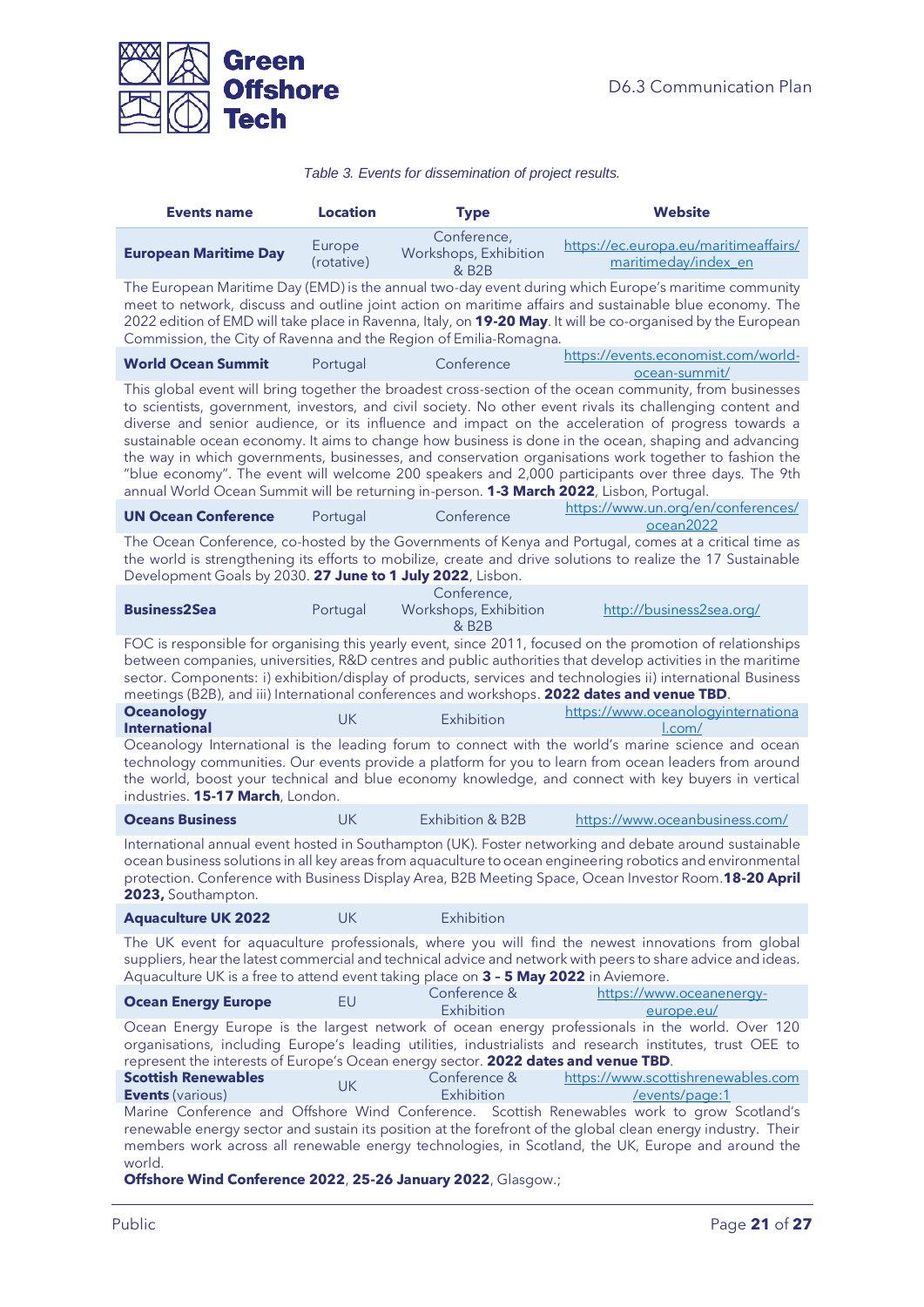

#### **ALL-ENERGY 2022**, **11-12 May 2022,** Glasgow.

| <b>SMM</b>                                                                                                                                                                                                                                                                                                                                                                                                                                                | Germany | Conference &               | https://www.smm-hamburg.com                                                                                                                                                                                                                                                                                          |  |
|-----------------------------------------------------------------------------------------------------------------------------------------------------------------------------------------------------------------------------------------------------------------------------------------------------------------------------------------------------------------------------------------------------------------------------------------------------------|---------|----------------------------|----------------------------------------------------------------------------------------------------------------------------------------------------------------------------------------------------------------------------------------------------------------------------------------------------------------------|--|
| Exhibition<br>Digital transformation, as well as climate change and the maritime energy transition demand ground-<br>breaking, implementable solutions - they all take center stage at the 30th SMM. With an expanded spectrum<br>of key areas and additional presentation formats, the leading international trade fair for the maritime<br>industry accompanies the change at close quarters. 6-9 Sep 2022, Hamburg, Germany. MCN will have a<br>booth. |         |                            |                                                                                                                                                                                                                                                                                                                      |  |
| <b>WindEnergy Hamburg</b>                                                                                                                                                                                                                                                                                                                                                                                                                                 | Germany | Conference &<br>Exhibition | https://www.windenergyhamburg.co<br>m/                                                                                                                                                                                                                                                                               |  |
| 30 September 2022, Hamburg.                                                                                                                                                                                                                                                                                                                                                                                                                               |         |                            | International annual event in Sept. in Hamburg (Germany). It is the biggest meeting of the wind industry<br>worldwide and combines the world's leading Expo for wind energy and the global Conference of<br>WindEurope to create a unique platform for business, networking and information, onshore & offshore. 27- |  |
| <b>HANNOVER MESSE</b>                                                                                                                                                                                                                                                                                                                                                                                                                                     | Germany | Exhibition                 | https://www.hannovermesse.de/en/                                                                                                                                                                                                                                                                                     |  |
| innovations or unusual products. 25-29 April 2022, Hanover.                                                                                                                                                                                                                                                                                                                                                                                               |         |                            | The most important international platform and hot spot for industrial transformation - with excellent                                                                                                                                                                                                                |  |
| <b>DecarbXpo</b>                                                                                                                                                                                                                                                                                                                                                                                                                                          | Germany | Exhibition                 | https://www.decarbxpo.com/                                                                                                                                                                                                                                                                                           |  |
| Technology and service providers with industry and commerce. 20-22 Sep 2022, Düsseldorf                                                                                                                                                                                                                                                                                                                                                                   |         |                            |                                                                                                                                                                                                                                                                                                                      |  |
| <b>RGMT</b>                                                                                                                                                                                                                                                                                                                                                                                                                                               | Germany | Conference                 | https://rgmt.de/                                                                                                                                                                                                                                                                                                     |  |
| Symposium for large ship engines, 15-16 Sep 2022, Rostock.                                                                                                                                                                                                                                                                                                                                                                                                |         |                            |                                                                                                                                                                                                                                                                                                                      |  |
| <b>FMB-Süd</b>                                                                                                                                                                                                                                                                                                                                                                                                                                            | Germany | <b>Trade Fair</b>          | https://www.fmb-sued.de/de/                                                                                                                                                                                                                                                                                          |  |
| mechanical engineering and their suppliers. 11-12 May 2021, Augsburg.<br><b>SPC Multimodal</b><br><b>Transport solutions</b>                                                                                                                                                                                                                                                                                                                              | Germany |                            | International annual event. The FMB-Süd is an innovation and supplier fair with special focus on SMEs. An<br>industry meeting place for the direct exchange and networking between contractors and planners from<br>https://www.shortseashipping.de/                                                                 |  |
| 7-8 Sep 2022, Bonn.                                                                                                                                                                                                                                                                                                                                                                                                                                       |         |                            |                                                                                                                                                                                                                                                                                                                      |  |
| <b>FMB-Süd</b>                                                                                                                                                                                                                                                                                                                                                                                                                                            | Germany | Exhibition                 | https://www.fmb-sued.de/de/                                                                                                                                                                                                                                                                                          |  |
| 11-12 May 2022, Augsburg.                                                                                                                                                                                                                                                                                                                                                                                                                                 |         |                            |                                                                                                                                                                                                                                                                                                                      |  |
| <b>Aqua Nor 2023</b>                                                                                                                                                                                                                                                                                                                                                                                                                                      | Norway  | Exhibition                 | https://aquanor.no/en/                                                                                                                                                                                                                                                                                               |  |
| The world's largest aquaculture technology exhibition. All the major aquaculture nations are present, either<br>as exhibitors, visitors, or in official delegations and in recent years, drawing about 20,000 visitors from up to<br>76 nations. All the latest innovations of importance are presented to the industry. 22-25 Aug 2023,<br>Trondheim.                                                                                                    |         |                            |                                                                                                                                                                                                                                                                                                                      |  |
| <b>NOR-SHIPPING 2023</b>                                                                                                                                                                                                                                                                                                                                                                                                                                  | Norway  | Conference &<br>Exhibition | https://www.nor-shipping.com/                                                                                                                                                                                                                                                                                        |  |
| about 15,000 visitors from all over the world. 4-7 April, Oslo.                                                                                                                                                                                                                                                                                                                                                                                           |         |                            | It is the world leading trade fair with congress in water transport and logistics with over 900 exhibitors and                                                                                                                                                                                                       |  |
| <b>ONS 2022</b>                                                                                                                                                                                                                                                                                                                                                                                                                                           | Norway  | Conference &<br>Exhibition | https://www.ons.no/                                                                                                                                                                                                                                                                                                  |  |
| 2022, Stavanger.                                                                                                                                                                                                                                                                                                                                                                                                                                          |         |                            | Offshore Northern Sea, International annual event. ONS has developed into a global energy meeting place<br>connecting international suppliers, operating companies and decision makers. 29 August - 1 September                                                                                                      |  |
| <b>LIFE CYCLE</b><br><b>MANAGEMENT LCM</b>                                                                                                                                                                                                                                                                                                                                                                                                                | France  | Conference &<br>Exhibition | http://www.lcm2023.org/                                                                                                                                                                                                                                                                                              |  |
| International Conference on Life Cycle Management. The LCM is one of the world's leading forums for<br>environmental, economic and social sustainability with a conference and exhibition. 6-8 Sep 2023, Lille.                                                                                                                                                                                                                                           |         |                            |                                                                                                                                                                                                                                                                                                                      |  |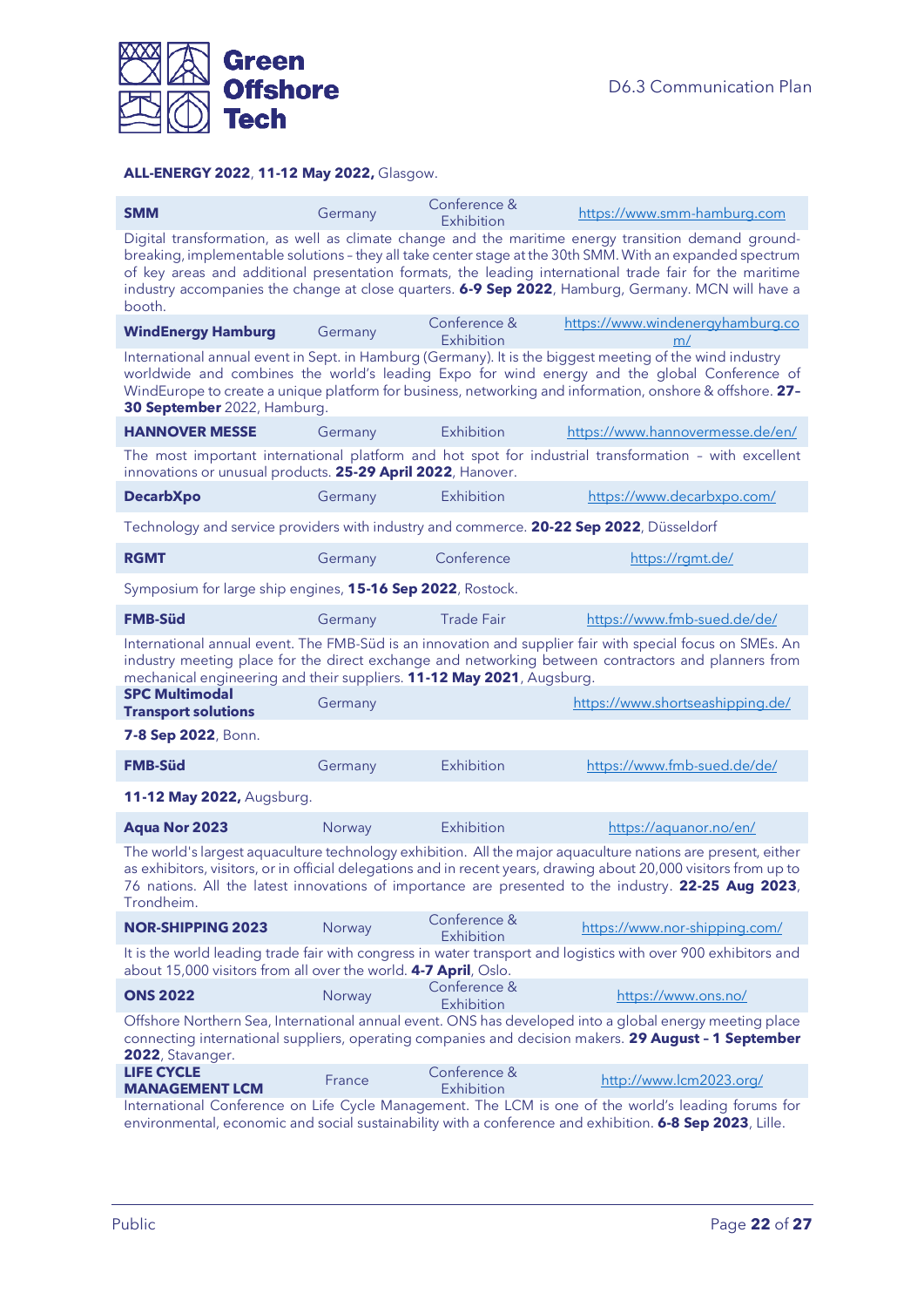

**WCWM 2022 Online Conference [https://wastemanagementconfere](https://wastemanagementconferences.com/) [nces.com/](https://wastemanagementconferences.com/)** The 3rd World Conference on Waste Management 2022 unites diverse researches, Industries and case studies from all over the world, in parallel sessions while offering many networking and publishing opportunities. Discover the latest trends and challenges in the field at this leading conference. **10-11 March**.

### <span id="page-22-0"></span>**5.3.2 Organisation of own Events**

The GreenOffshoreTech project will be presented on events that will be organized by the clusters themselves as part of their normal membership meetings. We have planned one presentation in year one before the Call of expression and one towards project end to present project results as motivation to continue, **in total about 18 events (two per cluster)**.

### <span id="page-22-1"></span>**5.4. Communication materials**

These are the items that will carry the visual identity of the project:

#### <span id="page-22-2"></span>**5.4.1 Logo & BrandBook**

Logo and a BrandBook has been created and must be used in all communication materials and tools.

### <span id="page-22-3"></span>**5.4.2 Project presentation**

A power point presentation has been designed containing overall information as a brief description of the GreenOffshoreTech project, its objectives, expected results and its partners. created for the use in events and other meetings. We have planned one initial version at project start (latest M03) to attract potential SMEs and other stakeholders and 2 updates to include SME success stories.

#### <span id="page-22-4"></span>**5.4.3 Brochure**

A brochure has been designed containing overall information as a brief description of the GreenOffshoreTech project. It has been made available as an e-version for downloading at GreenOffshoreTech's website and as printed version for distribution at events. We have planned one initial version at project start (latest M03) and two updates to include SME success stories.

#### <span id="page-22-5"></span>**5.4.4 Roll-up banner**

A roll-up has been designed containing overall information as a brief description of the GreenOffshoreTech project (e.g., project logo, acronym, vision, partners, EU emblem & disclaimer). It will be used at events to increase visibility of the GreenOffshoreTech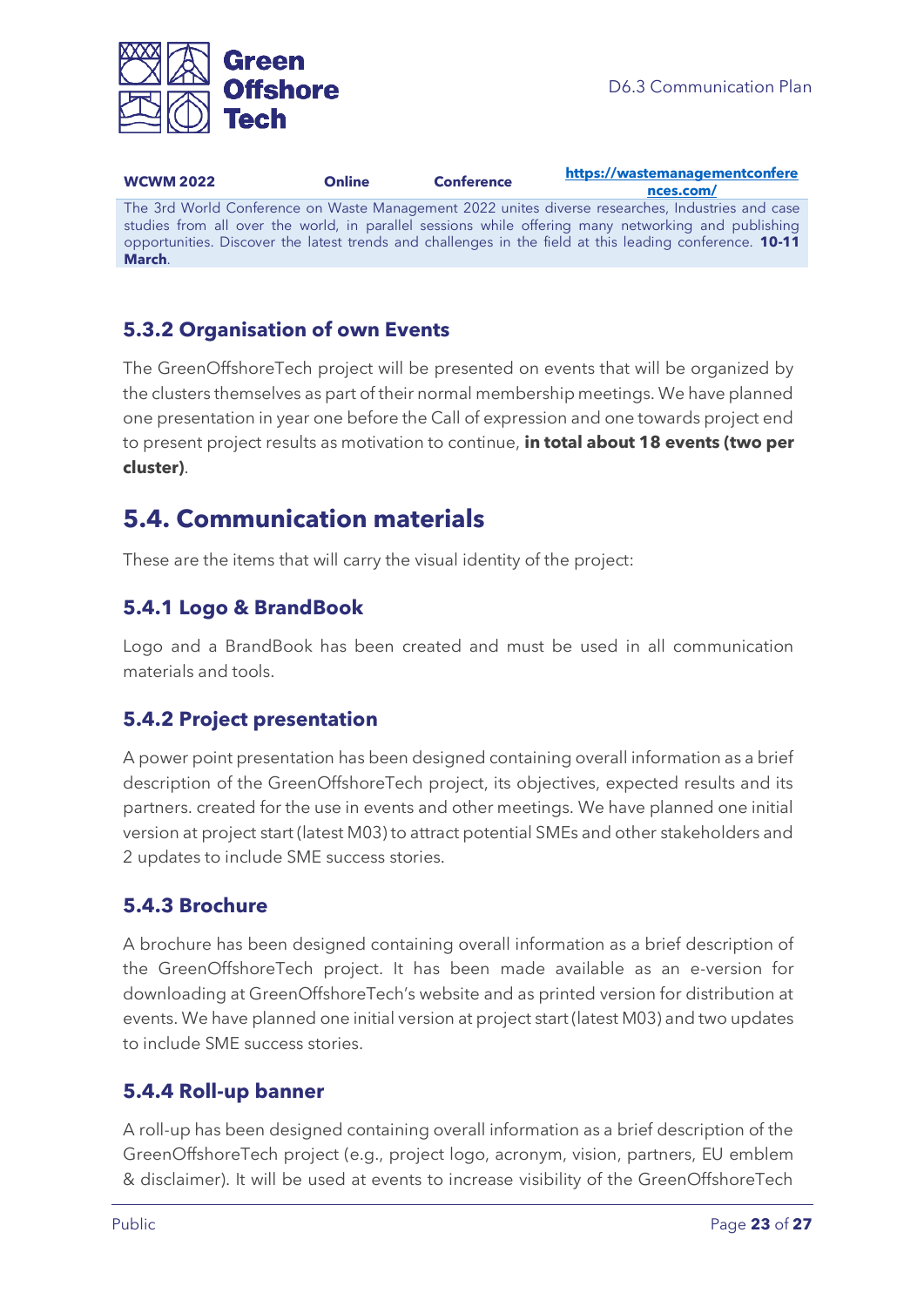

project. We have planned one initial version at project start (latest M03) and two updates to include SME success stories.

### <span id="page-23-0"></span>**5.4.5 Template for Deliverable reports**

A basic word template for the creation of Deliverable reports has been created.

### **5.4.6 Template for power point presentations**

A basic power point template for creating multiple slide decks for communication of project outputs to be used at internal or external meetings or events has been created.

All communication materials will be available for downloading at GreenOffshoreTech's project repository (BAL.pm) and at the GreenOffshoreTech website.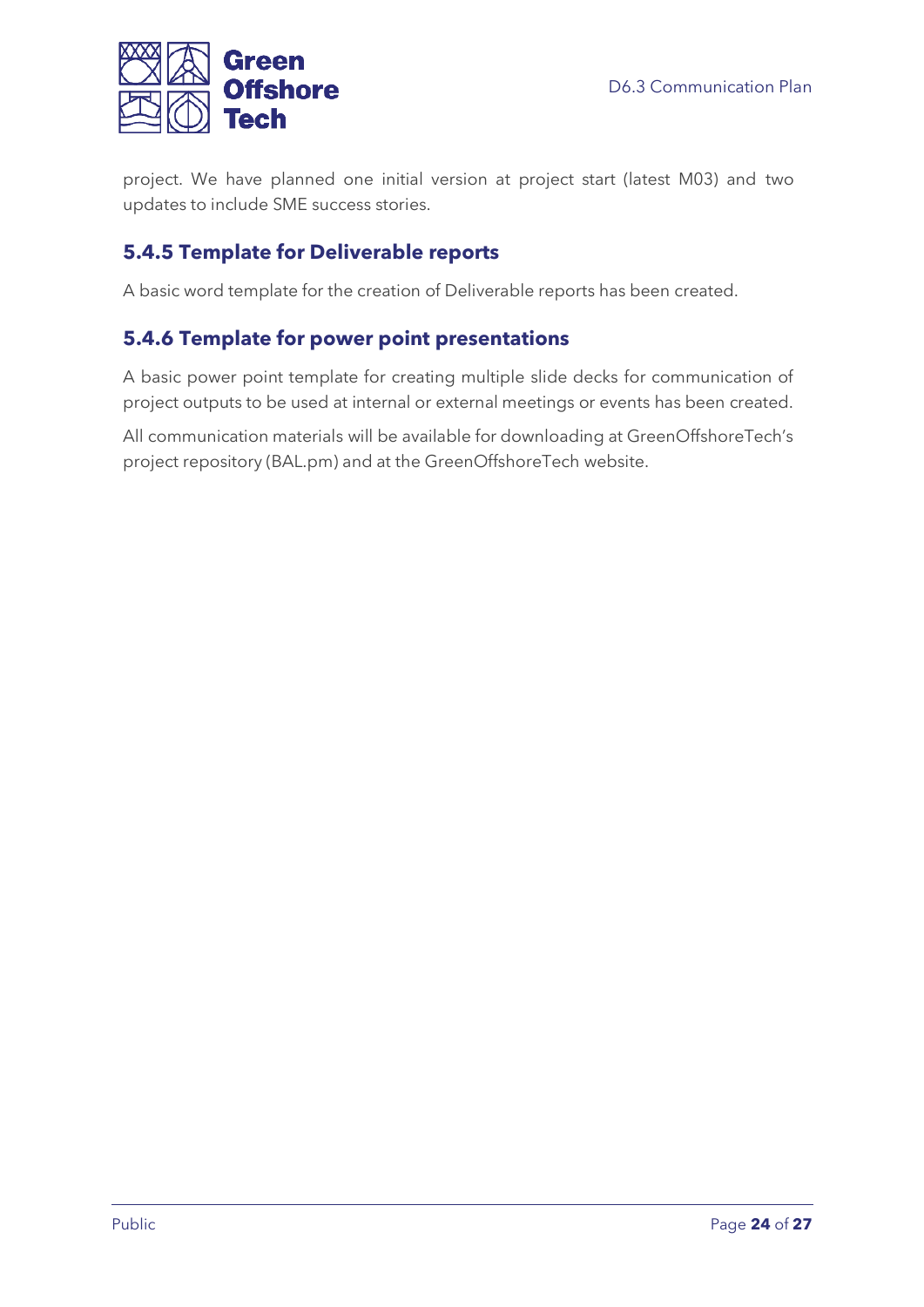

# <span id="page-24-0"></span>**6. Timeline of Communication activities**

We have developed an initial timeline for implementing all planned communication activities. The results are illustrated and summarized in the following Gantt chart for Communication activities (**Table 4**).



#### *Table 4. GreenOffshoreTech's timeline for communication & dissemination activities.*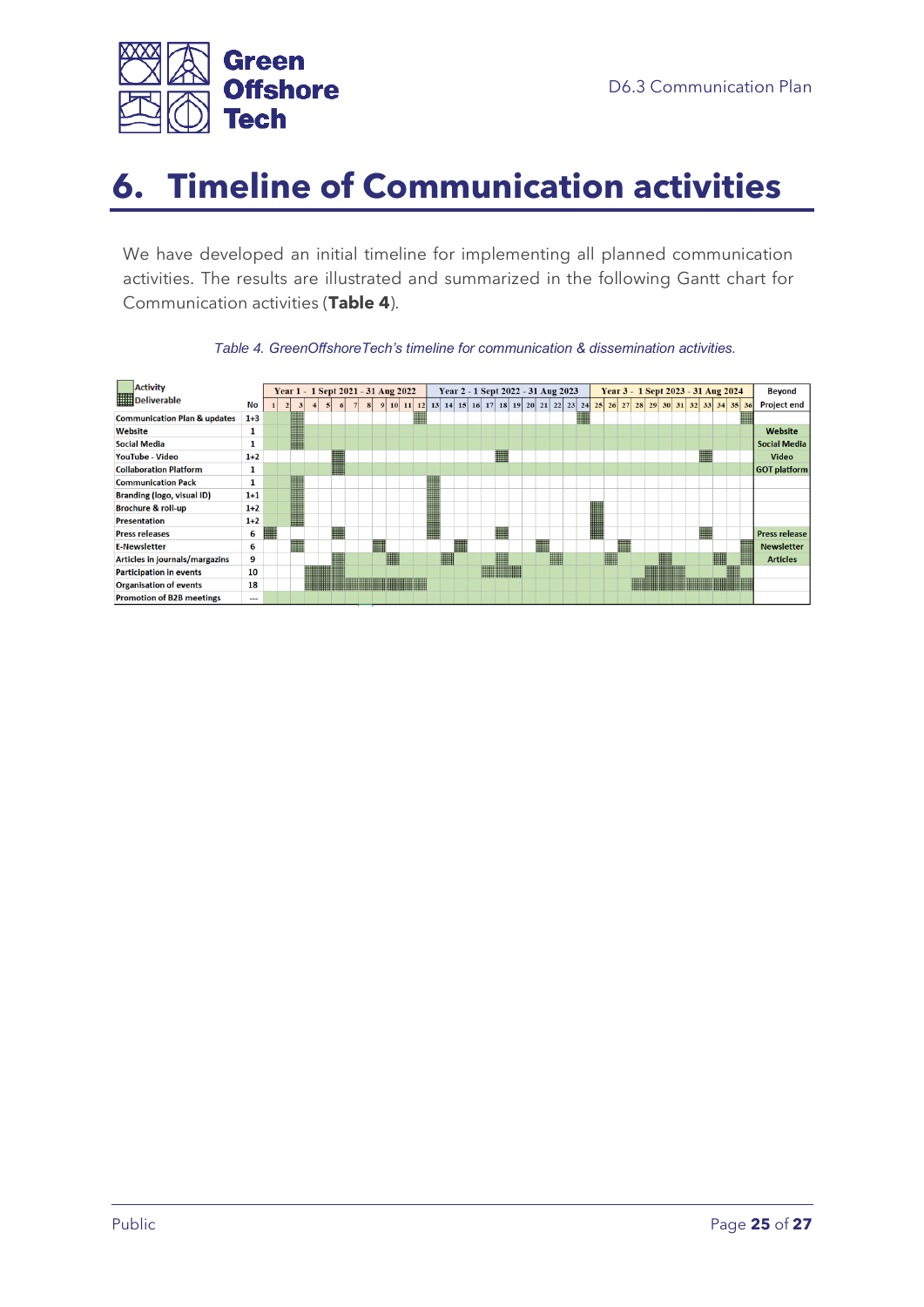

# <span id="page-25-0"></span>**7. Evaluation of Communication activities**

## <span id="page-25-1"></span>**7.1 Monitoring**

Our Communication & Dissemination Manager (CDM) will be responsible for the communication and dissemination of all project results. He will establish a communication office at FÓRUM OCEANO and will monitor the implementation of all communication activities.

He will evaluate if the overall communication and dissemination strategy is adhered to or not. If needed, the Communication Plan shall be adapted.

### <span id="page-25-2"></span>**7.2 Reporting by Consortium partners**

All project partners must document and report on a 3-monthly basis any communication or dissemination activities that are planned by their own. Each GreenOffshoreTech presentation should be documented with photos where possible.

All partners should report to Fórum Oceano their dissemination activities, actions and events. A template will be shared by email to register the activities carried out by each partner and to be sent in a regular interval to our Communication & Dissemination Manager (CDM).

#### *Table 5. Example of reporting scheme.*

<span id="page-25-4"></span>

| <b>Action</b>                  | <b>Partner in</b><br>charge | <b>Date</b> | <b>Location</b> | <b>Indicator</b> |  |
|--------------------------------|-----------------------------|-------------|-----------------|------------------|--|
| Type and name<br>of the action |                             | DD/MM/YYYY  | If applicable   | <b>Status</b>    |  |

## <span id="page-25-3"></span>**7.3 Key performance indicators (KPIs)**

In order to determine the effectiveness of the Communication activities, a set of initial metrics has been defined and will be refined during the project life cycle.

The **Table 6** below presents a non-exhaustive list of indicators that will be used to monitor and measure the communication and dissemination performance.

Examples of indicators:

- Website Outcome measure: website hits, page views, comments
- Newsletter number of contacts to whom the newsletter is sent